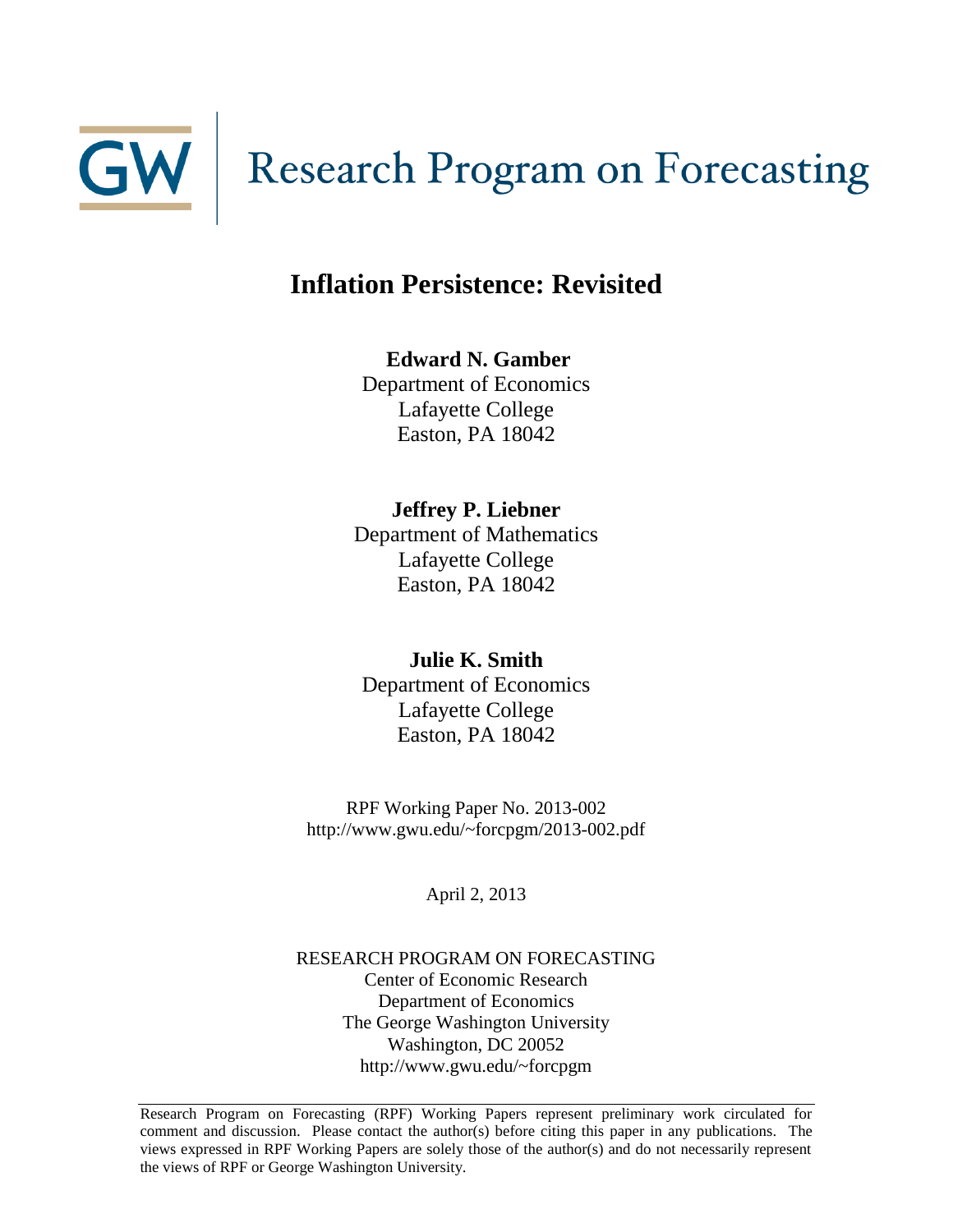March 21, 2012

Inflation Persistence: Revisited

Edward N. Gamber Department of Economics Lafayette College Easton, PA 18042

Jeffrey P. Liebner Department of Mathematics Lafayette College Easton, PA 18042

Julie K. Smith Department of Economics Lafayette College Easton, PA 18042

JEL Codes: C22, C32, E31, E32 Keywords: Inflation, inflation persistence, Bayesian estimation

#### Abstract

This paper presents evidence on the persistence of inflation in the United States over the period 1947- 2010. Of particular interest is whether the persistence of inflation has changed over that time period. We use a reduced form approach to measuring inflation persistence, modeling inflation as an autoregressive process. We measure persistence as the half-life of a shock to that process. Our analysis employs both a frequentist approach and a Bayesian approach to identify breaks in inflation persistence. Both our frequentist and Bayesian results indicate that inflation persistence has undergone significant changes over the past 60 years.

#### Acknowledgements

Thanks to the economics department faculty at Oberlin College, and participants at the Swarthmore College summer seminar series for helpful comments and thanks to Kelly Liss for helpful research assistance. And thanks to Hurricane Sandy for clearing our schedules so we could complete this work, in the dark, but hopefully not unenlightened.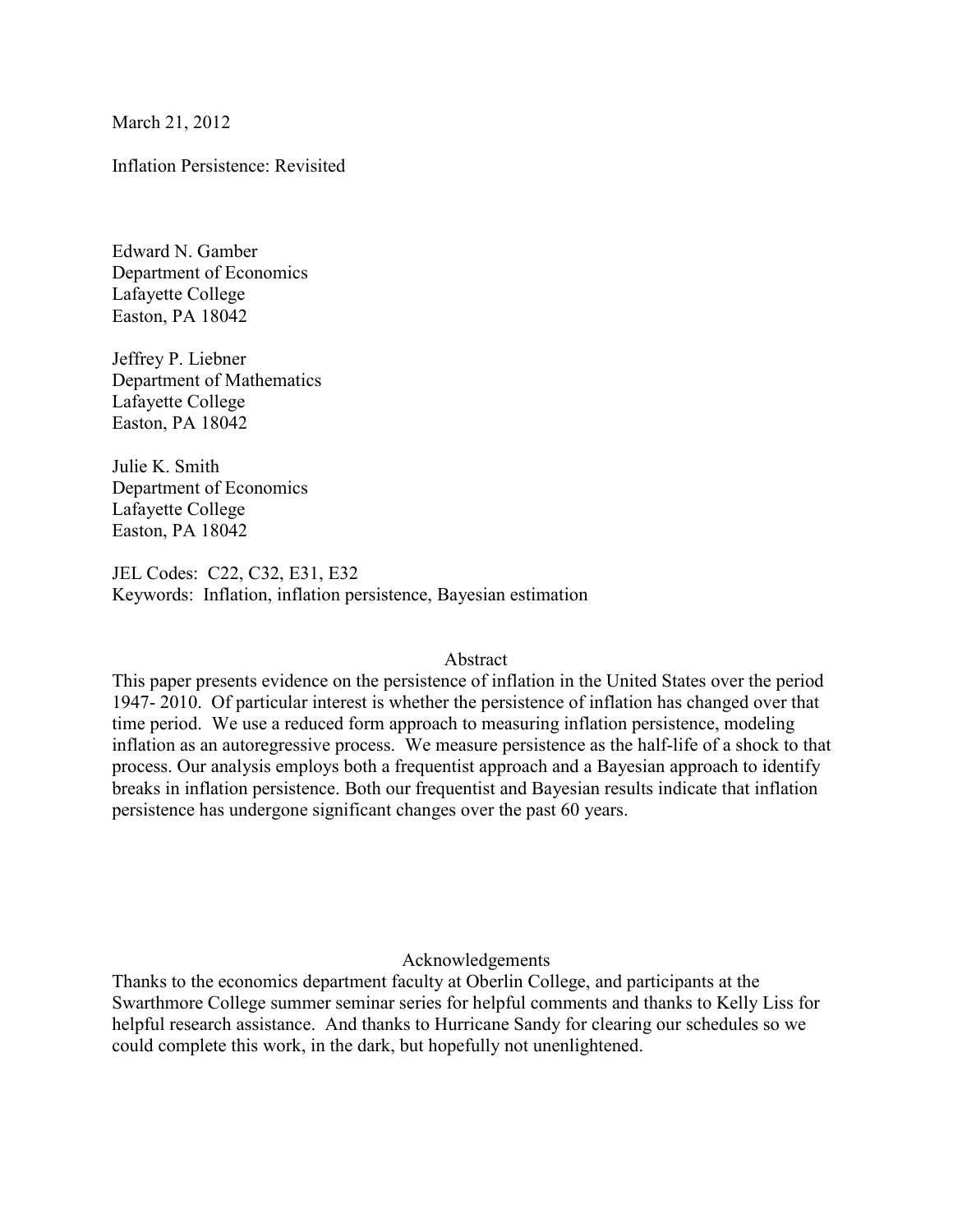#### **1. Introduction**

 This paper presents evidence on the persistence of inflation in the United States over the period 1947- 2010. Of particular interest is whether the persistence of inflation has changed over that time period. Models such as Fuhrer and Moore (1995) and Blanchard and Gali (2007) suggest that inflation persistence is a structural feature of the economy, and not likely influenced by the behavior of policy makers. Others such as Batini (2006), Beechey and Osterholm (2007), Benati (2008) and Mehra and Reilly (2009) present evidence that inflation persistence depends on the monetary regime in place; accommodative policy regimes generate higher persistence than non-accommodative policy regimes.

 In this paper, we use a reduced form approach to measuring inflation persistence, modeling inflation as an autoregressive process. We measure persistence as the half-life of a shock to that process. Our approach differs from previous work. Our analysis begins with a frequentist approach to identify breaks in inflation persistence over the post-World War II period using the methodology introduced by Bai and Perron (1998). We then employ a Bayesian methodology to search for break dates. We search for both the location and the number of breaks. This allows us to calculate the changes in inflation persistence over the post-World War II period. We are not the first to use Bayesian techniques to investigate inflation persistence. Pivetta and Reis (2007) use a Bayesian technique, which allows for inflation persistence to slowly evolve over the sample. A potential drawback of their approach is that if there are breaks, rather than gradual shifts, in the persistence of inflation, their technique may not show a change in persistence because they estimate their models with a rolling data window. Our method allows us to identify several breaks in the persistence of inflation over the post-World War II period.

In contrast to the findings of Pivetta and Reis, both our frequentist and Bayesian results indicate that inflation persistence has undergone significant changes over the past 60 years. Both methods also support that changes in inflation persistence roughly correspond to changes in monetary policy regimes. Moreover, inflation persistence since the early 2000s is low with the half-life of a shock in the range of one-half to one quarter.

This paper is organized as follows. Section 2 presents a review of the relevant literature. Section 3 defines our measures of persistence. Section 4 presents the baseline frequentist results. Section 5 presents the results of our Bayesian estimation. Section 6 presents results from a

1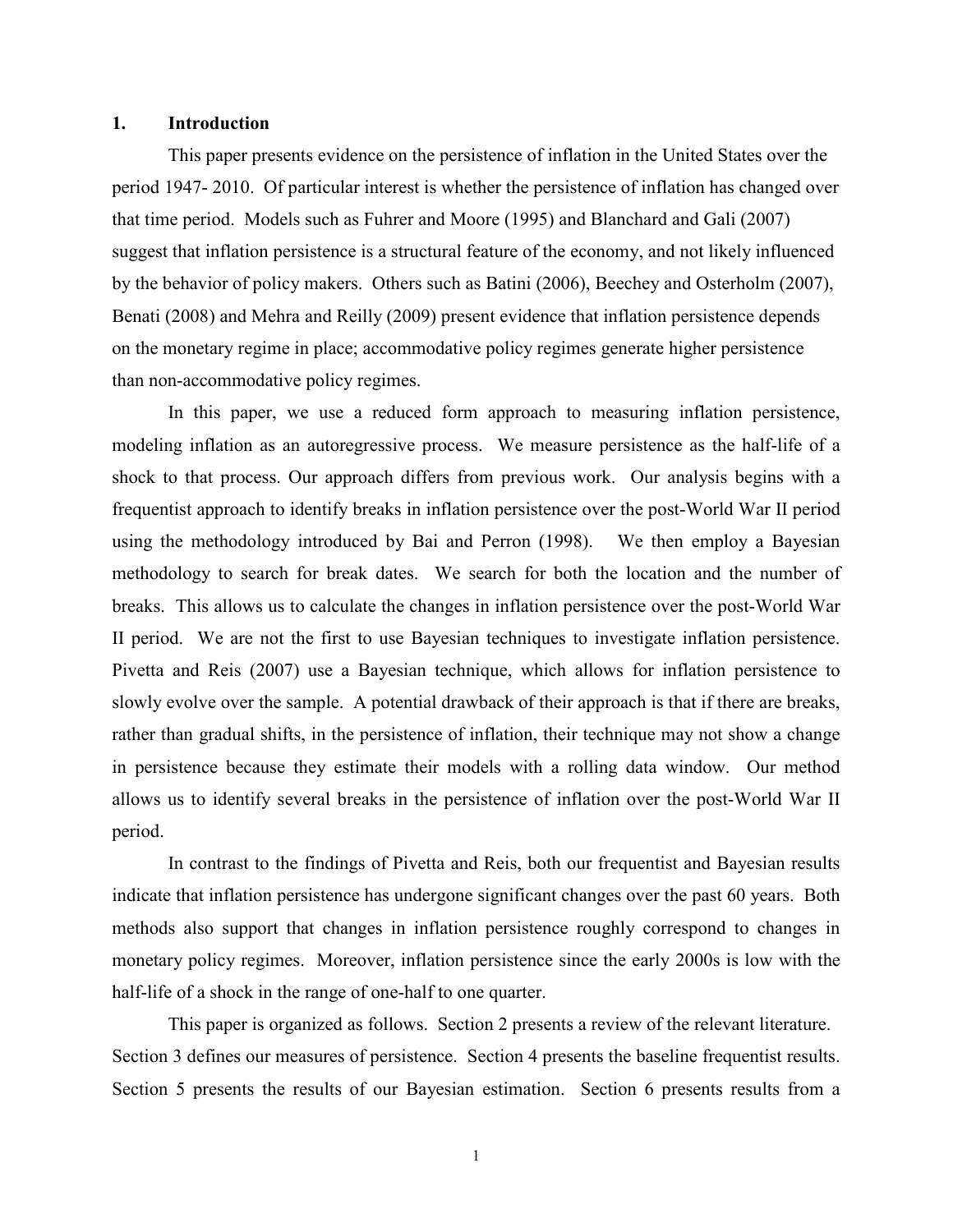higher order model and section 7 concludes.

# **2. Relevant Literature**

 Several recent studies on inflation persistence have come from researchers associated with the Inflation Persistence Network  $(IPN)^1$ . We focus our literature review mainly on studies that use reduced form measures of inflation persistence or connect changes in persistence to changes in monetary policy regimes<sup>2</sup>.

Dossche and Everaert, (2005) use a structural time series model to identify and measure various sources of Euro area and U.S. inflation persistence: changes in the central bank's inflation objective, imperfect or sticky information, persistence in the exogenous drivers of inflation, and intrinsic inflation. The part most relevant to our work is changes in the central bank's inflation objective. Dossche and Everaert find that inflation persistence is relatively low when the central bank is operating in a stable inflation environment and expected inflation is well anchored. They further suggest that during periods when a central bank is most likely to be interested in reducing the inflation rate, these two conditions are not likely to hold—inflation persistence will be high.

Hondroyiannis and Lazaretou (2004) investigate changes in inflation persistence in Greece from 1975 to 2003. During that time period, Greece experienced high variation in inflation and as well as changes in policy regimes. Despite the change in regimes and the large decline in inflation, Hondroyiannis and Lazaretou find only a small change in inflation persistence over that time period. They further point out, however that much of the persistence in the period after the regime change in 1997 was due to the persistent drop in inflation. Hondroyiannis and Lazaretou argue that low or declining inflation that is persistent is normatively different from rising or high inflation that is persistent. In other words, a persistently good state is desirable while a persistently bad state is not.

Levin and Piger (2002) measure U.S. inflation persistence over the period 1984-2003. They find inflation is highly persistent throughout the period. Accounting for a break in the intercept in the early 1990s, however, inflation persistence declines.

Pivetta and Reis (2007) (henceforth PR) examine several reduced form measures of inflation persistence using multiple techniques, including Bayesian estimation similar to ours.

 $\frac{1}{1}$  See Angeloni, et al. (2004) for a summary of several of the early papers produced by the IPN team.

<sup>&</sup>lt;sup>2</sup> Fuhrer (2009) provides an overview of structural models of inflation persistence.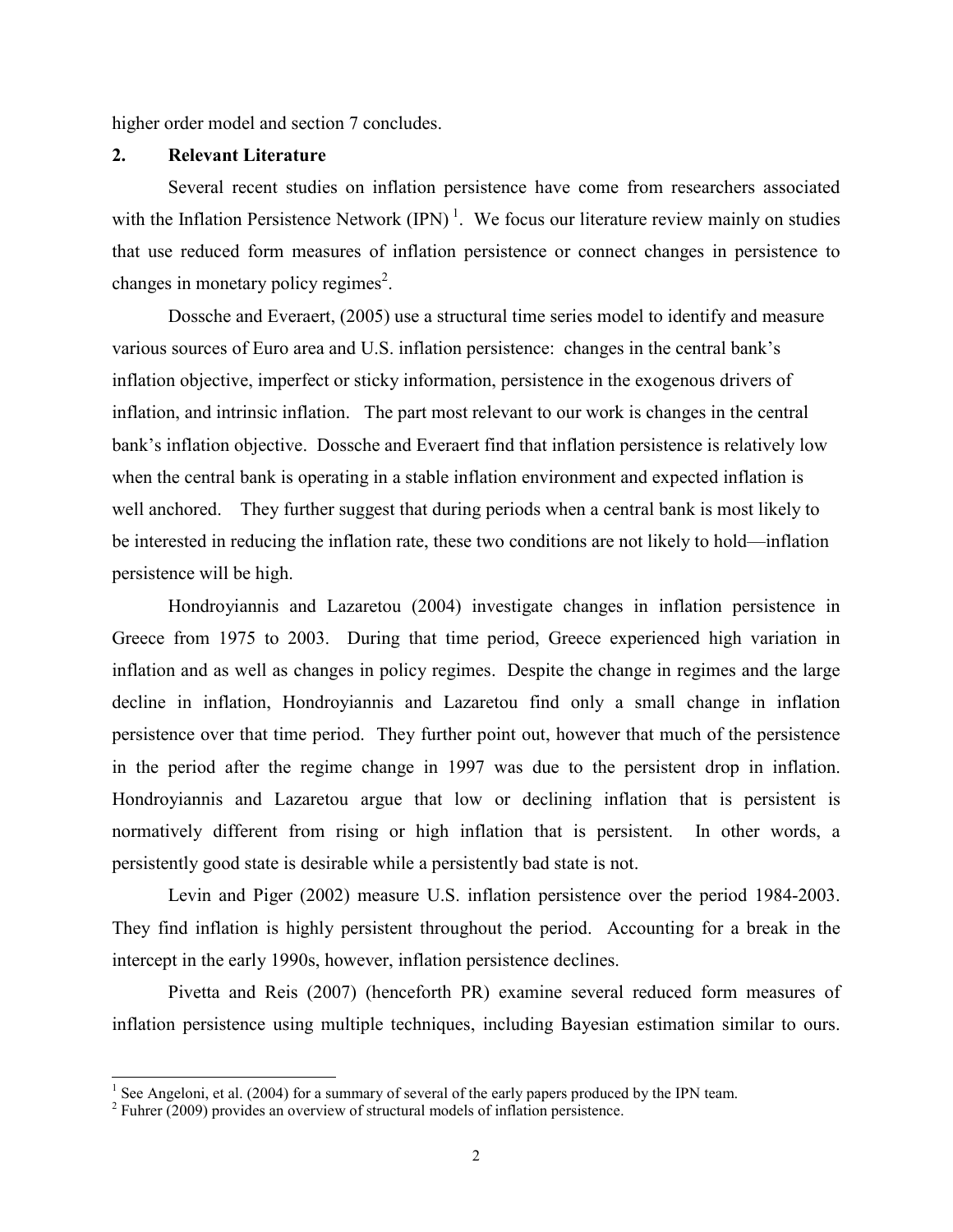We detail the main differences between our approach and theirs in section 6. PR find that the persistence of inflation in the United States has been high and roughly unchanged since the mid-1960s.

 Benati (2008) using time series data for several countries, finds that inflation persistence does vary with monetary regimes. Benati also examines the period prior to the collapse of the classical gold standard in 1914. He reports that inflation persistence was "virtually absent" during that early time period. Benati concludes that inflation persistence is not structural in the sense of Lucas (1976), or "intrinsic" as in Levin and Piger (2004).

 Our paper adds to this literature in several ways. First, we consider a longer sample than either Levin and Piger (2004) or PR (2007). Second, we use both an AR(1) and AR(3) model of inflation for both the Consumer Price Index (CPI) and GDP deflator. Third, our Bayesian framework allows us to discover both the most probable number and location of breaks and from there estimate the half-life. These contributions enhance the current literature that exists on inflation persistence.

# **3. Inflation Persistence**

 Our measures of inflation are the annualized quarterly percent change of the CPI and the GDP deflator.<sup>3</sup> The CPI is converted to quarterly observations by simple average prior to calculating the inflation rate.

 Our first measure of persistence is the half-life derived from the first order autoregressive coefficient on inflation in the AR(1) model:

$$
\pi_t = \beta_0 + \beta_1 \pi_{t-1} + \varepsilon_t, \tag{1}
$$

where  $\pi$ <sub>*t*</sub> is the annualized quarterly inflation rate,  $\varepsilon$ <sub>*t*</sub> is the stochastic error,  $\beta$ <sub>0</sub> is the intercept and  $\beta_1$  is the autoregressive parameter. The half-life (HL) of a shock to this equation is represented by:

$$
HL = \frac{.5}{1 - \beta_1} \tag{2}
$$

The advantage of the AR(1) is that the half-life is continuous variable. With higher order

<sup>&</sup>lt;sup>3</sup> The full sample for both series is 1947:1-2011:1. The GDP deflator vintage is from the April 2011 GDP release.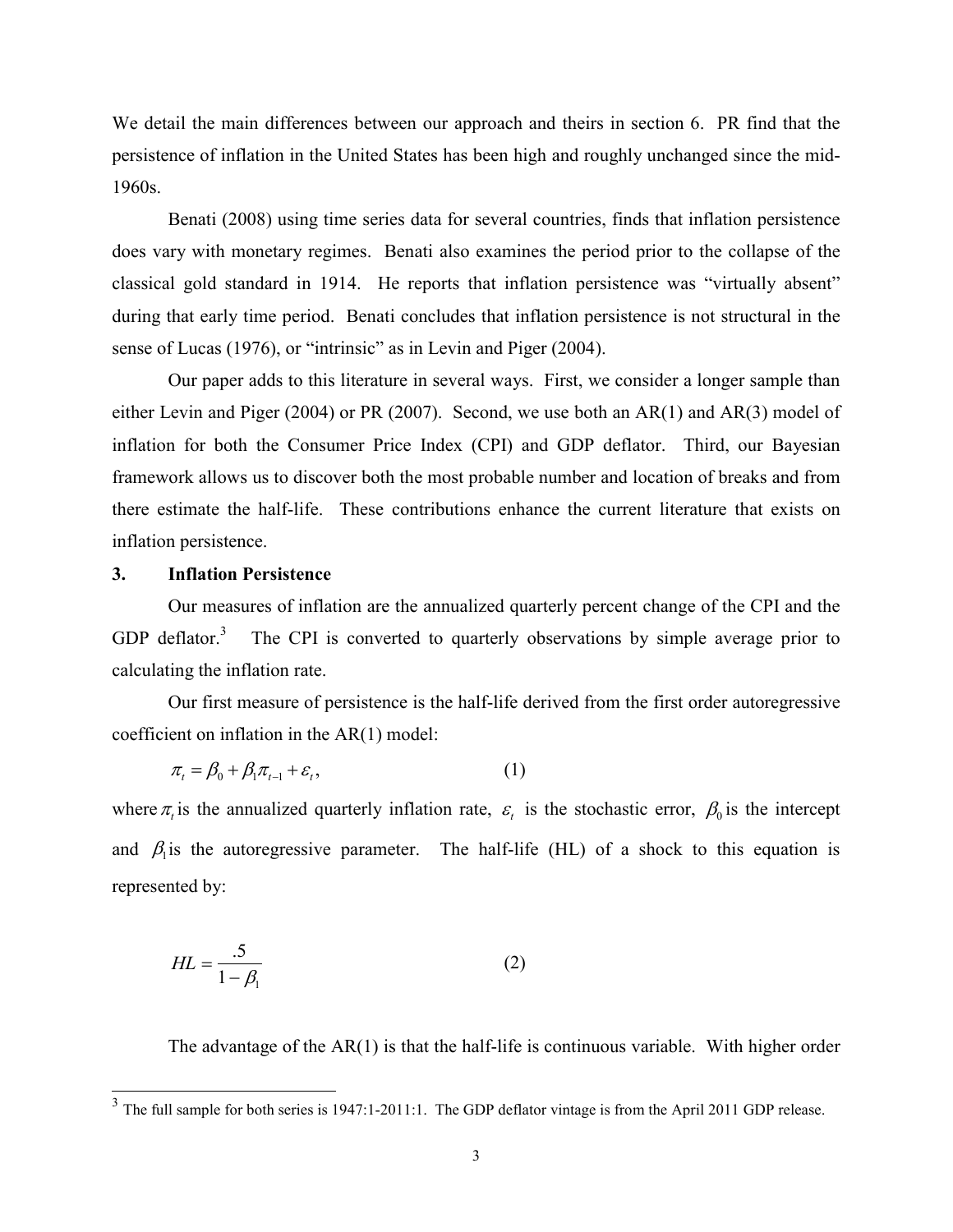AR or ARMA structures the half-life is derived from the impulse response function and is typically defined as the number of periods it takes for the marginal impact of the shock to fall below half of its initial impact.<sup>4</sup> A potential disadvantage of the  $AR(1)$  is that by ignoring higher order dynamics, we may be mismeasuring the degree of persistence. To assess the potential mismeasurement, we report (Section 6) the half-life of a shock using an AR(3) model for inflation.

 The autoregressive approach to measuring reduced form inflation persistence has been used by many other researchers. Some of those researchers report the half-life, some report the largest autoregressive root, and others report the sum of the autoregressive coefficients. In general, these measures are ordinally equivalent. Of the various measures, the half-life is the most intuitive therefore we report it.

 A different approach to our reduced-form method is to use structural models to explain inflation persistence. Fuhrer and Moore (1995), Gali and Gertler (1999) and Christiano, Eichenbaum and Evans (2005) present models that link current price setting to the past thus causing inflation to be persistent. Fuhrer (2009) summarizes the evidence on the structural causes of inflation persistence. Because our approach is reduced form, we are not able to distinguish among the various explanations for inflation persistence. Our focus is instead on whether the reduced form measure of persistence is stable. As pointed out by Batini (2006), the reduced form approach yields a mongrel estimate of persistence that includes the influences of monetary policy, the underlying pricing process, and the expectations formation mechanism. Thus, a finding that persistence has changed is consistent with any combination of changes in these three factors.<sup>5</sup> In section 7 we discuss possible connections between changes in the Federal Reserve's operating procedures, and our identified changes in inflation persistence.

# **4. Frequentist Results**

-

 Before applying our Bayesian technique we estimate a baseline set of results using the standard frequentist methodology of Bai and Perron (1998) to identify the most likely dates of parameter changes. For both measures of inflation we test for the location(s) of one through four

<sup>&</sup>lt;sup>4</sup> Focusing on the AR(1) model to capture time series dynamics is not without precedent. Patton and Timmerman (2012) and Stock and Watson (2002) argue that low-order autoregressive terms capture much of the dynamics in macroeconomic data.

<sup>&</sup>lt;sup>5</sup> Two studies use changes in inflation dynamics to identify changes in monetary policy regimes. Kozicki and Tinsley (2005) use changes in inflation dynamics to back out changes in the Fed's monetary policy target. Beechey and Osterholm (2007) use changes in inflation dynamics to back out changes in the Fed's preferences for output stability.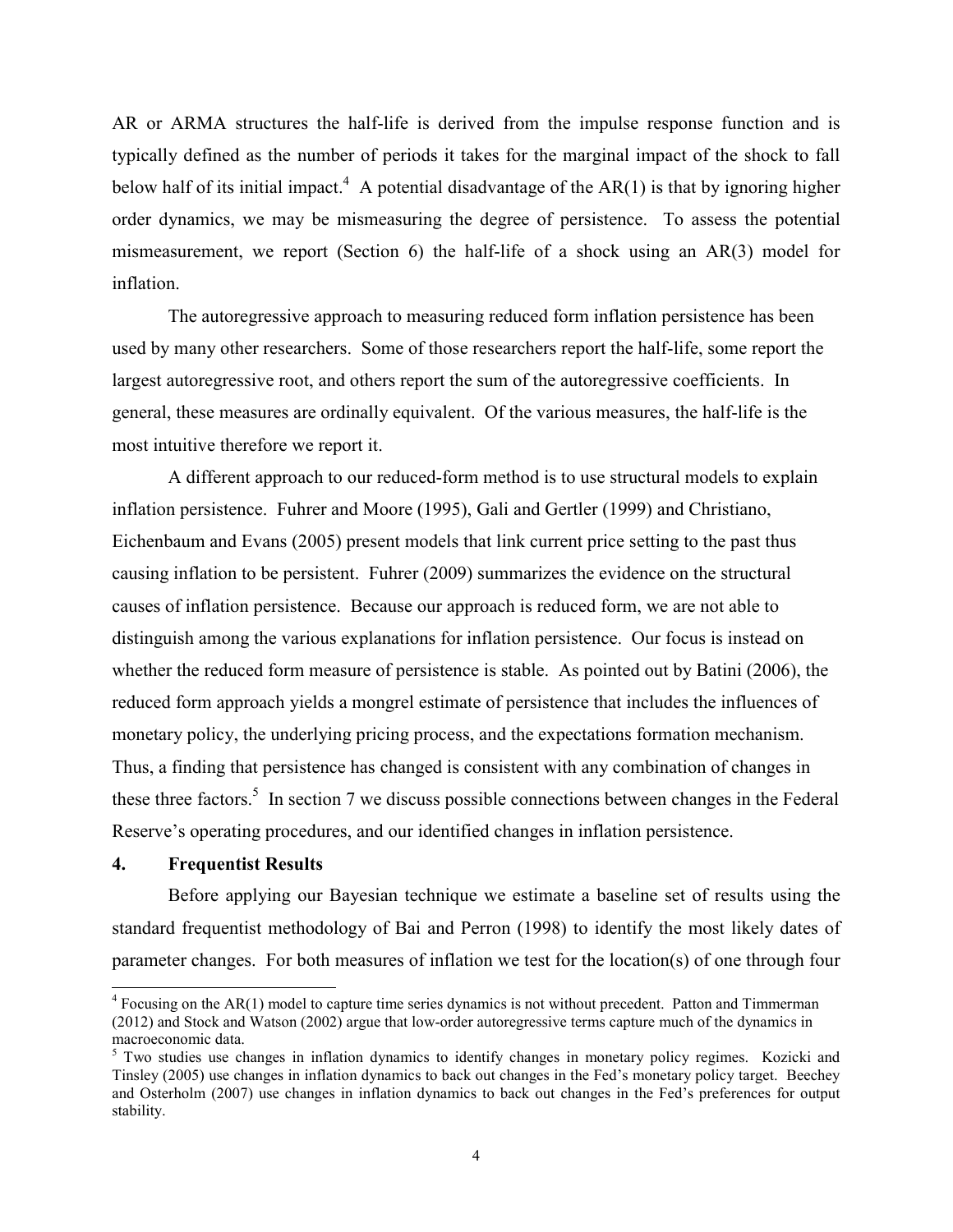breaks.<sup>6</sup>

 Results from the frequentist breakpoint test on the AR(1) model of inflation are reported in Tables 1 and 2 for GDP deflator inflation and CPI inflation, respectively. Half-life is measured in quarters. For example, the half-life of a shock to the GDP deflator inflation rate pre-1965:2 (Table 1) is 1.131 quarters, which means it takes a little over one quarter for half of the effect of a shock to disappear.

 The AIC and BIC model selection statistics reported suggest which of the models minimizes the penalized error sum of squares. But as is always the case with these statistics, it is not clear whether there are statistically significant differences among the various models. Therefore, another advantage of the Bayesian approach described in the following section is that we are able to use Bayes Factor to make finer distinctions among competing models. Thus, for our discussion of the frequentist results, we do not identify a "best" model with respect to the number of breaks.

Two patterns emerge across the models reported in Tables 1 and 2. First, inflation persistence appears to peak between the late 1960s and early 1990s. For the CPI inflation rate, the peak appears to coincide with the period of the Great Inflation.<sup>7</sup> For the GDP deflator inflation rate, the peak appears about a decade later in the 1980s. Second, the break dates are similar for the two inflation rates. Except for the one-break case, the differences in break dates across the two inflation rates range from one to four quarters. And even for the case of one break, the confidence intervals around the break dates identified overlap. Finally, we find that inflation persistence is quite low in the most recent sub-samples. For the GDP deflator inflation rate, the half-life is a little over one quarter (1.091 after 1990:3) and for the CPI inflation rate, the half life is roughly one-half quarter (.485 after 1990:3).

# **5. Bayesian Estimation**

-

The frequentist results are suggestive of breaks in the degree of inflation persistence over the post-World War II period. But a limiting feature of the frequentist approach is that it treats breaks in the model parameters as discrete events whereas a Bayesian approach allows for a distribution of possible break dates. Thus, the Bayesian estimation calculates the probabilities of breaks in persistence, which allows for a greater possible variation in the outcomes in the half-

 $<sup>6</sup>$  We use a minimum window of 15% of the data for each sub-period, which reasonably constrains us to a maximum</sup> number of four breaks over the entire sample.

 $<sup>7</sup>$  Orphanides (2002) defines the period of the Great Inflation as the end of 1969 through the end of 1979.</sup>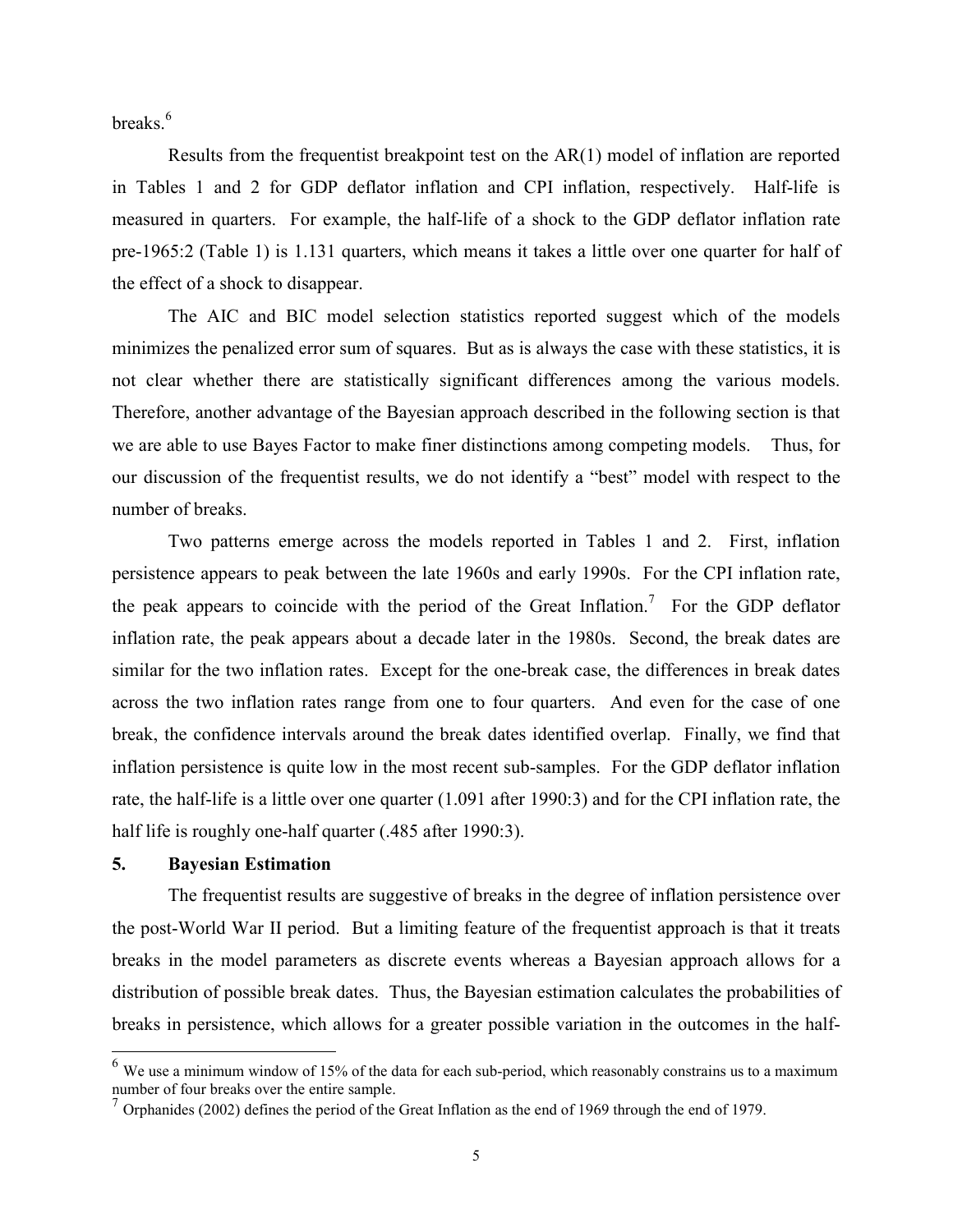life of inflation. The Bayesian approach also allows for a more direct identification of the "best" model using Bayes Factor.

 Our approach is most closely aligned with PR (2007) but there are several important differences. The most obvious difference is that PR estimate persistence using an AR(3) model. We estimate persistence with both the  $AR(1)$  and the  $AR(3)$ . The more important difference is in the priors imposed on the AR parameters. PR impose prior distributions on both the AR parameters and the random error terms as well as include a restriction that there is no unit root. We also impose similar priors on our AR parameters, but relax the condition that there could not be a unit root. Another key difference is that PR allow the AR parameters to gradually change through time, allowing the AR coefficients to update as new data points were observed whereas we calculate half-life before and after each potential break given by the estimation.

The nature of the estimation procedure for PR's parameters naturally leads to gradual changes in the estimates for the AR parameters. Alternatively, we assume that the AR parameters remain fixed for a given window of data. This is similar to Pesaran et al. (2005) who use a technique similar to ours to forecast T-bill rates. Instead of focusing on a gradual change in the model parameters, we determine breakpoints in time where the nature of the model changes. We assume that there are new regimes dictated by the breakpoints and estimate our AR parameters accordingly. This allows for more sudden changes in the behavior of the AR parameters than would generally be estimated if one were to use all previous data points when estimating the parameters.

When developing our model for inflation persistence, the relationship was modeled according to a time-series with a predetermined number of lags, parameterized by a vector of parameters  $\theta$  corresponding to the time series and variance coefficients. However, we do allow the distribution of the coefficients to be unstable over time and subject to discrete breaks,  $\tau = {\{\tau_1, ..., \tau_K\}}$ . This gives rise to  $K+1$  sets of parameters,  $\theta$ , corresponding to the  $K+1$  regimes indicated by the breaks.

 Utilizing a Bayesian framework and supposing that there are *K* discrete breaks in the model, we want to obtain information about the joint distribution of the location of the breaks,  $\tau$ , and the parameters,  $\theta_j$ , associated with each regime *j*. We use an informative prior that the breaks are centered on the dates identified by the frequentist method in section 4. We place a

6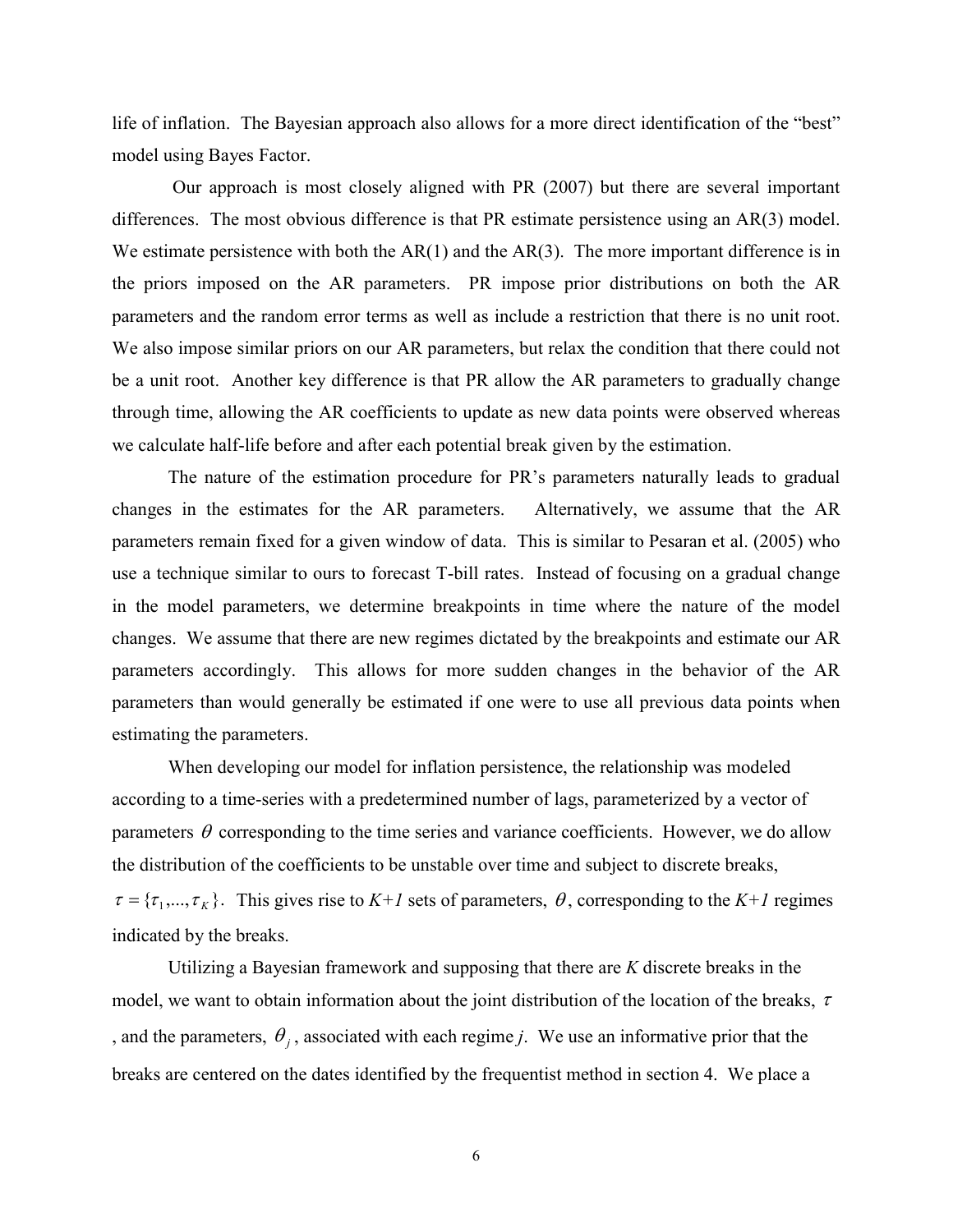uniform prior on the location of each break  $\tau_i$  over an interval  $[a_i, b_i]$ . The width of the uniform priors was required to be at least 20 quarters and breaks were restricted from occurring within 15 quarters of each other. No breaks were allowed to occur in the first or last ten percent of the data. Subject to these constraints, the results were robust to choice of the prior to the location of the break.

After specifying our prior beliefs about the nature of the location of the breaks, we address the parameters of the time series in the  $K+1$  regimes. Here, we assume that the parameters are drawn from common distributions, remaining the same across the entire regime and not changing with the addition of each new data point in the regime. We assume that the autoregressive coefficients  $\beta_j$  with  $j=1,2,...K+1$  are independent draws from a normal distribution  $\beta_j \sim N(b_0, B_0)$  while the variances are independent identically distributed draws specified using a gamma distribution, specifically  $\sigma_j^{-2} \sim \text{Gamma}(v_0, d_0)$ . Using another level of hierarchy, we assume that  $b_0 \sim N(\mu_\beta, V_\beta)$  and  $B_0 \sim W(\nu_\beta, V_\beta^{-1})$  where *W* is the Wishart distribution and  $\mu_{\beta}$ ,  $V_{\beta}$ ,  $v_{\beta}$ , and  $V_{\beta}$  are all hyperparameters that must be specified a priori. The parameters  $v_0$  and  $d_0$  are also assumed to be specified a priori.  $\boldsymbol{0}$  $B_0 \sim W(v_\beta, V_\beta^-)$ 

 Under the assumption of *K* breaks, the posterior distribution of interest is  $p(\theta, \tau, b_0, B_0, v_0, d_0 | \tau)$  which includes the  $K+1$  regime coefficients and the prior locations and scales. To obtain information about this posterior, we use a Gibbs sampler with 10,000 iterations and a burn-in of 5,000 iterations to obtain draws from the full conditional distributions which converge to joint posterior. To do this, we first simulate the locations of the *K* breaks τ conditional upon the data and the parameters. Then, we simulate the parameters conditional upon the location of the breaks and the data.

 The first step is to simulate the locations of the breaks, conditional on the knowledge that there are *K* breaks. The conditional distribution that break  $\tau_i$  will occur at time point  $t_0$  is equal to

$$
p(\tau_i = t_0 \mid \theta, \pi) = \frac{p(\pi \mid \theta, \tau_i = t_0) p(\tau_i = t_0)}{\sum p(\pi \mid \theta, \tau_i = t_0) p(\tau_i = t_0)}
$$
(3)

where the sum is over all possible time points for the break to occur. Since the prior is assumed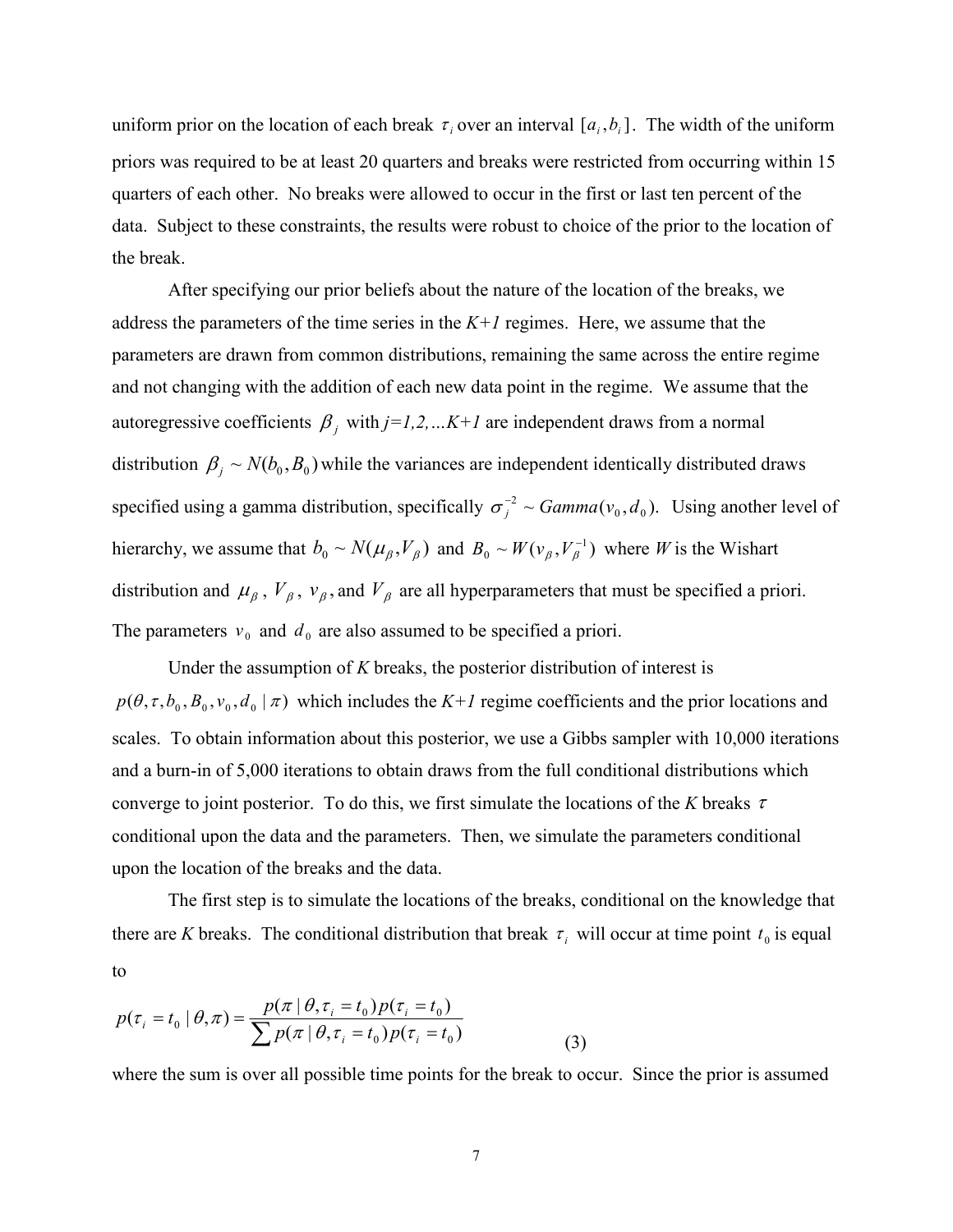to be uniform over the interval  $[a_i, b_i]$ , this calculation simplifies to calculating the likelihoods of the data conditional upon the existing draws for the time series coefficients for each possible time location of the break. We obtain the cumulative sum of the ratios of these likelihoods over the sum of the likelihoods for the interval of possible break locations. By drawing a single observation from a *Uniform*[0,1] distribution, we can obtain the updated location of break  $\tau_i$ . Thus, while the frequentist results were considered when developing the prior for the location of the break, they are not imposed upon the Bayesian results due to the consideration of the posterior distribution of the break locations given the other parameters and the random sampling of the Gibbs sampler.

 Now given the set of simulated breaks, the data is partitioned into *K+1* regimes. To obtain the conditional distributions of the regression components of the autoregressive model, note that conditional distributions of the  $\beta_j$  are mutually independent with

$$
\beta_j \mid \sigma_j^2, b_o, B_0, v_0, d_0, \tau, \pi \sim N(\gamma_j, V_{\beta_j})
$$
\n(4)

with  $V_{\beta_i} = (\sigma^{-2}X_i^TX_i + B_0)^{-1}$  and  $\gamma_i = V_{\beta_i}(\sigma^{-2}X_i^T\pi_i + B_0^{-1}b_0)$  where  $X_i$  is the matrix of observations of the predictor variables in the regime *j* and  $\pi_j$  is the vector of observations of the dependent variable in regime *j*.  $\boldsymbol{0}$  $V_{\beta_i} = (\sigma^{-2} X_j^T X_j + B_0)^{-1}$  $\gamma_{\beta_j} = (\sigma^{-2} X_j^T X_j + B_0)^{-1}$  and  $\gamma_j = V_{\beta_j} (\sigma^{-2} X_j^T \pi_j + B_0^{-1} b_0)$ 1  $V_{\beta_i}(\sigma^{-2}X_j^T\pi_j + B_0^{-1}b_j)$  $j = \int_{j}^{j}$   $\left(\frac{\partial}{\partial j} \mathbf{A} \right)$  $\gamma_j = V_{\beta_j} (\sigma^{-2} X_j^T \pi_j + B_0^{-1} b_0)$  where  $X_j$ 

The densities of the location and scale parameters of the regression coefficients,  $b_0$  and  $B_0$  can be written as:

$$
b_0 | \beta, \sigma^2, B_{0,} v_0, d_0, \tau, \pi \sim N(\mu_{b_0}, \Sigma_{b_0})
$$
  

$$
B_0^{-1} | \beta, \sigma^2, b_0, v_0, d_0, \tau, \pi \sim W(v_{B_0}, V_{B_0}^{-1})
$$
 (5)

where

$$
\Sigma_{b_0} = (\Sigma_{\beta}^{-1} + (K+1)B_0^{-1})^{-1}
$$
  
\n
$$
\mu_{b_0} = \Sigma_{b_0} \left( B_0^{-1} \sum_{j=1}^{J} \beta_j + \Sigma_{\beta}^{-1} \mu_{\beta} \right)
$$
  
\n
$$
v_{B_0} = v_{\beta} + (K+1)
$$
  
\n
$$
V_{B_0} = \sum_{j=1}^{J} (\beta_j - b_0)(\beta_j - b_0)^T + V_{\beta}
$$

The posterior distribution of the variance term for each regime may be specified as: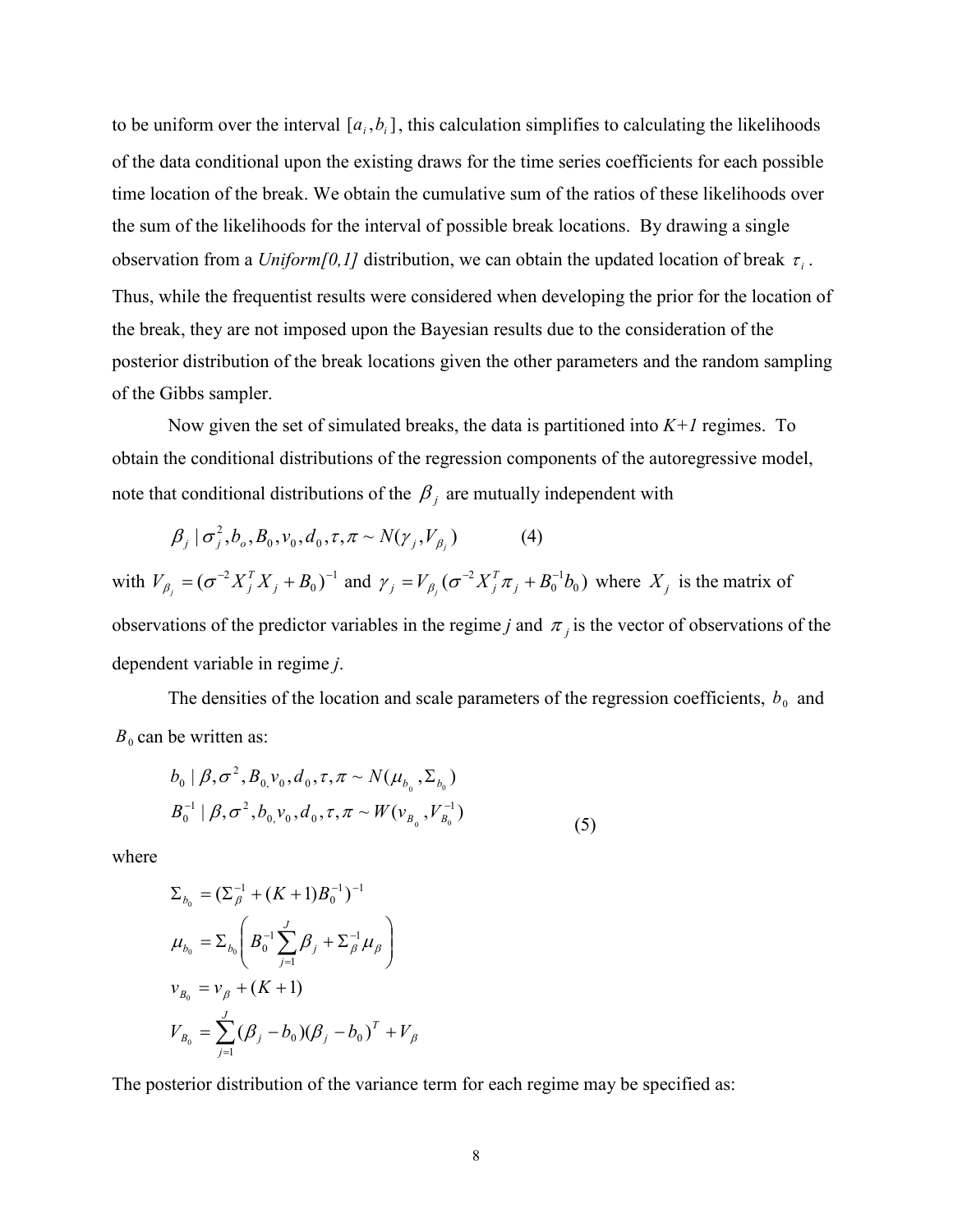$$
\sigma_{i}^{-2} | \beta_{i}, b_{0}, B_{0}, v_{0}, d_{0}, \tau, \pi \sim \text{Gamma} \left( \frac{v_{0} + \sum_{i=t_{j-1}+1}^{t_{j}} (\pi_{i} - X_{i} \beta_{i})^{T} (\pi_{i} - X_{i} \beta_{i})}{2}, \frac{d_{0} + n_{i}}{2} \right)
$$

(6)

where  $n_j$  is the number of observations assigned to regime *j*. In our case, the location and scale parameters for the variance of the autoregressive parameters are specified a priori, but they can also be drawn using a Gibbs sampler and Metropolis-Hastings algorithm.

The Bayesian results are reported in Tables 3 and 4. We follow Jeffreys (1961) and Kass and Rafferty (1995) in using Bayes Factor to select the best-fitting model. Moving from the least complex (fewest number of breaks) to the most we select the model with the largest number of breaks for which the Bayes Factor, when comparing this model to the model with one less break, still exceeds 10 which corresponds to "strong" evidence for that number of breaks. For example, for GDP deflator inflation persistence comparing the three and two break models the Bayes Factor of 10.34 provides "strong" evidence in favor of three breaks. If we compare the four and three break models, the Bayes Factor of 5.75 is "substantial" evidence in favor of four breaks, but not "strong" evidence; therefore we select the three break model.<sup>8</sup> We follow these selection criteria for the remaining models.

Using the best model according to Bayes Factor<sup>9</sup>, we compare the frequentist and Bayesian results. For the GDP deflator inflation rate, the breaks are similar except for the first break which occurs earlier in the 1960s. For the CPI inflation rate, both methods find a break in the early 1980s but the first break occurs earlier in the sample (early 1960s) and the third break occurs later in the sample (early 2000s).

Again using the best model while comparing the two inflation series under the Bayesian estimation we find that the first two breaks are similar—the early 1960s and the early 1980s. But the third break differs across the two series, occurring in the early 1990s for the GDP deflator

1

 $8$  Kass and Rafferty (1995) define the following ranges for Bayes Factor: 1-3.2, "not worth more than a bare mention;" 3.2-10, "substantial;" 10-100, "strong;" and >100 "decisive."<br><sup>9</sup> The best model in the Bayesian AR(1) estimation is the three break model for both GDP deflator inflation and CPI

inflation.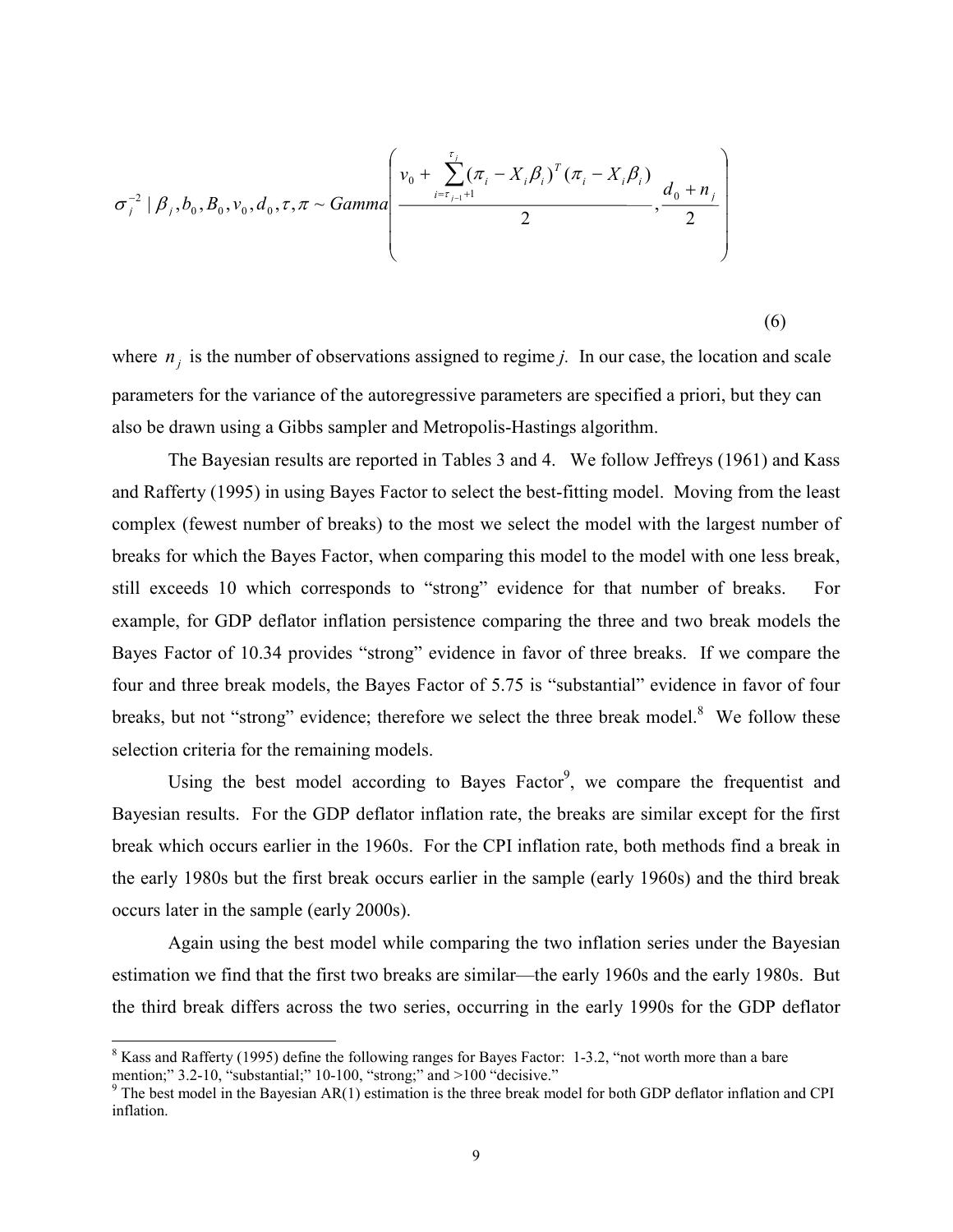and in the early 2000s for the CPI. Half-life for both measures of inflation are low (1.1 to 1.5 quarters) in the early samples, peak during the 1960s and 1970s (6 to 12 quarters) and fall to less than one quarter in the most recent sub-samples (.64 to .98 quarters). The patterns are similar to those found with the frequentist method.

#### **6. Results for AR(3)**

As a robustness check, we present results for AR(3) models in Tables 5 through 8. The AR(1) model has the advantage of yielding a closed-form solution for half-life (equation (2)). Because the dynamics of the  $AR(3)$  are more complicated than the  $AR(1)$ , we calculate the halflife of a shock by simulation. There is also a potential source of ambiguity in measuring the half-life in the presence of more complicated dynamics since the AR(3) models allow for oscillations in the impulse responses. We therefore present two measures of half-life. The first measure counts the number of quarters it takes for a shock to first drop below half its initial value. The second measure counts the number of quarters until the shock permanently falls below half its initial value. In the majority of cases, the two measures are identical and in those cases where they differ, all but one differs by only one quarter.

Tables 5 and 6 present the frequentist results for the AR(3) specifications. For the GDP deflator, the break dates mostly coincide with those from the AR(1) model. In the one break model the break occurs in the late 1950s; however, the confidence intervals overlap between the  $AR(1)$  and  $AR(3)$  specifications. In the three break model, the first break from each specification occurs at a similar time but the second and third breaks do not match. In particular, the second break from the AR(1) model aligns with the third break from the AR(3) model. The pattern of half-lives for the AR(3) model of the GDP deflator is slightly different from the pattern found with the AR(1) model. The results for all but the four-break model indicate a relatively high degree of persistence in the last sub-sample mostly due to the different alignment of the breaks. For the four-break model, the half-life is 1-quarter, which is similar to the four break model AR(1) result for the post-1990:3 sub-sample (1.091 quarters).

In Table 6 we report the persistence for the CPI inflation rate. The break dates and level of persistence are very similar to that found in the AR(1) model. Persistence peaks during the Great Inflation and declines to one quarter in the final sub-sample (1990:3-2011:1).

The Bayesian results for the AR(3) model are presented in Tables 7 and 8. Taking account of the higher order dynamics does not affect the number of the break dates identified by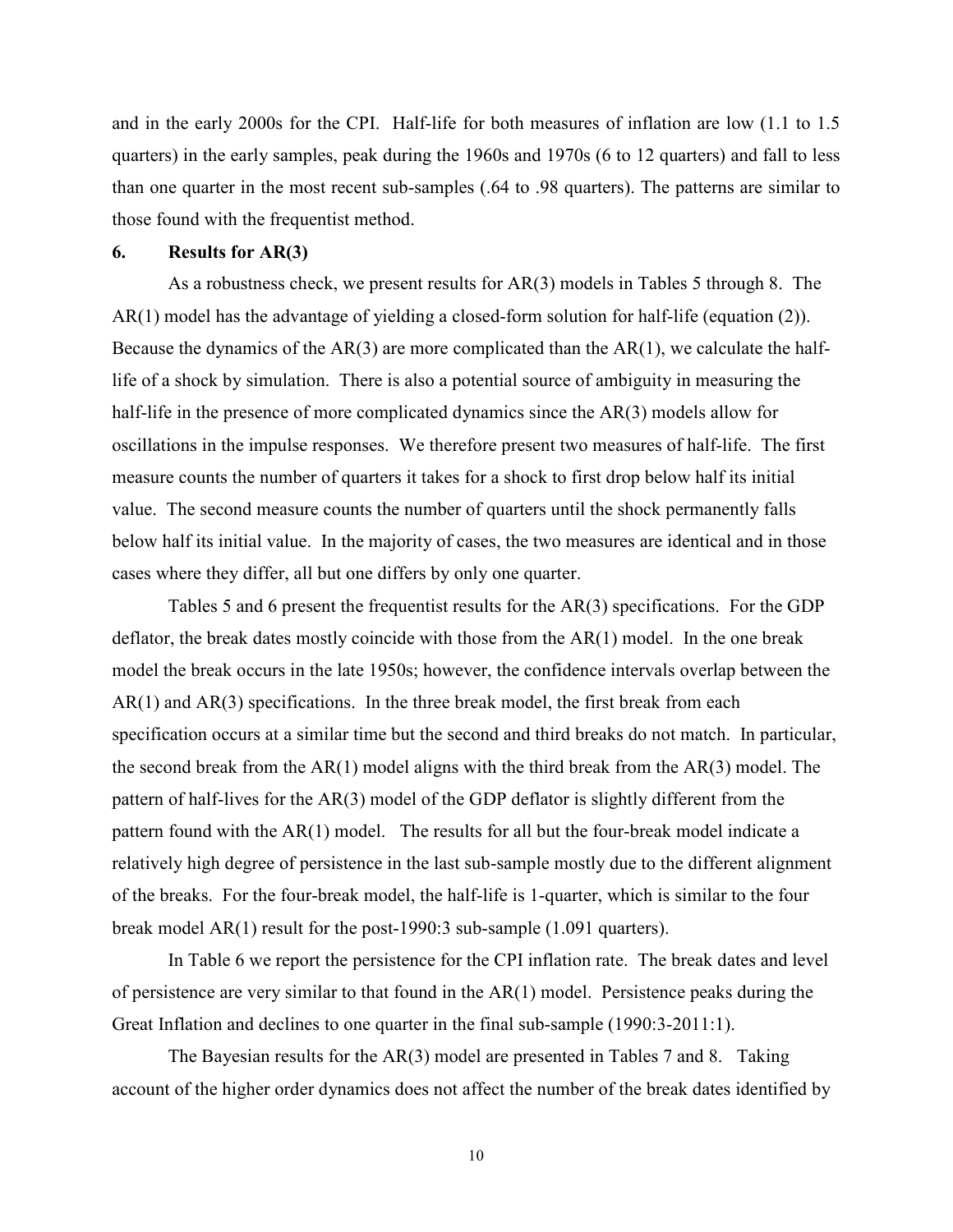the Bayesian model. Using our Bayes Factor cut-off of 10, we find "decisive" or "strong" evidence of three breaks of both the CPI and GDP deflator inflation rates, respectively.

Even though the same number of breaks is preferred, the AR(3) model leads to a different set of break dates compared to the AR(1) model.<sup>10</sup> For both inflation rates in the Bayesian estimation of the three break AR(1) model we find the first break in the early 1960s but for the Bayesian estimation of the three break AR(3) model we find the first break in the early 1950s. The break date in the early 1950s corresponds to a period of high volatility in both inflation series during the Korean War. Because of its ability to capture higher order dynamics, the AR(3) model is more sensitive to changes in the volatility of inflation. For GDP deflator inflation, the second break in the AR(1) model corresponds to the third break in the AR(3) model. The break date in the early 1990s is not identified by the AR(3) model instead an additional break is identified in the later 1960s.

For CPI inflation the third break for both AR models align; however, there is a difference in when the second break occurs (early 1970s vs. early 1980s). Once again this may be picking up some changes in volatility that coincided with the Great Inflation. Nonetheless, the consistent result across the two inflation series is that inflation persistence is low (one quarter) in the most recent sub-samples (post 1980:3 for the GDP deflator and post 2001:1 for the CPI) and that inflation persistence fell from the previous sub-sample.

#### **7. Summary and Conclusion**

-

 Based on both the frequentist and Bayesian methods, our results suggest that inflation persistence changed significantly over the post-World War II period. In the recent samples, inflation persistence since the early 2000's is low with the half-life of a shock falling in the range of one-half to one quarter.

Benati (2008), Mehra and Reilly (2009) and Conrad and Eife (2012) present evidence showing that persistence varies across monetary regimes. While we do not directly test that hypothesis, our results are roughly consistent with theirs. Figure 1 plots the Bayesian estimates of persistence for the  $AR(1)$  and  $AR(3)$  models with three breaks. We also list a few key dates—the Treasury-Fed Accord in early 1951, the closing of the gold window in late 1971, the Volker monetary policy experiment from late 1979 through early 1983 and the onset of the Great

<sup>&</sup>lt;sup>10</sup> The AR(3) model for both the frequentist and Bayesian estimation put the first break earlier than the AR(1) models for the GDP deflator.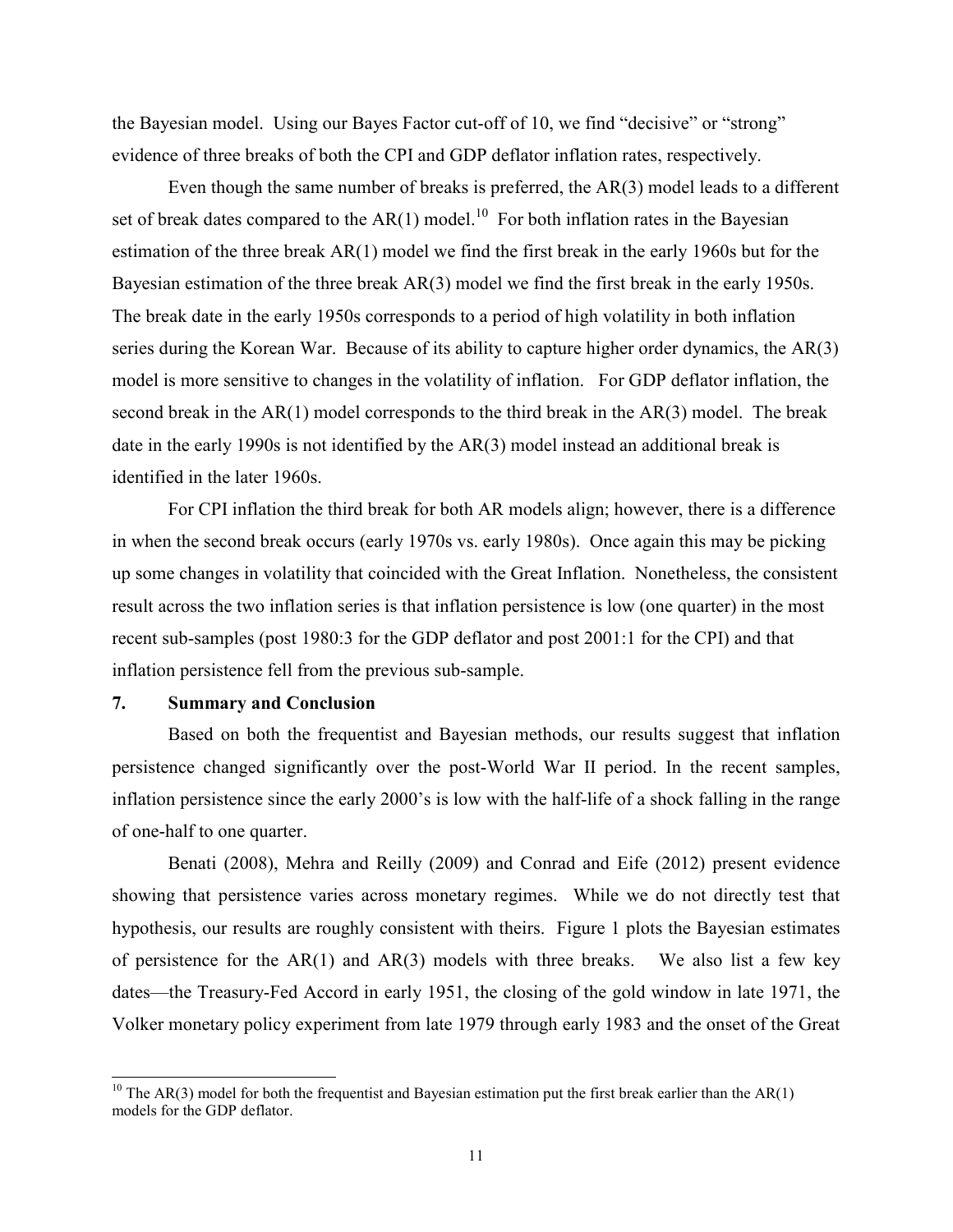Moderation in early 1984. Inflation persistence increased during the Great Inflation of the 1970s and decreased around the time of the Volcker monetary experiment. We leave it to future research to explain why persistence dropped even further after 1990 for the GDP deflator and after 2000 for the CPI.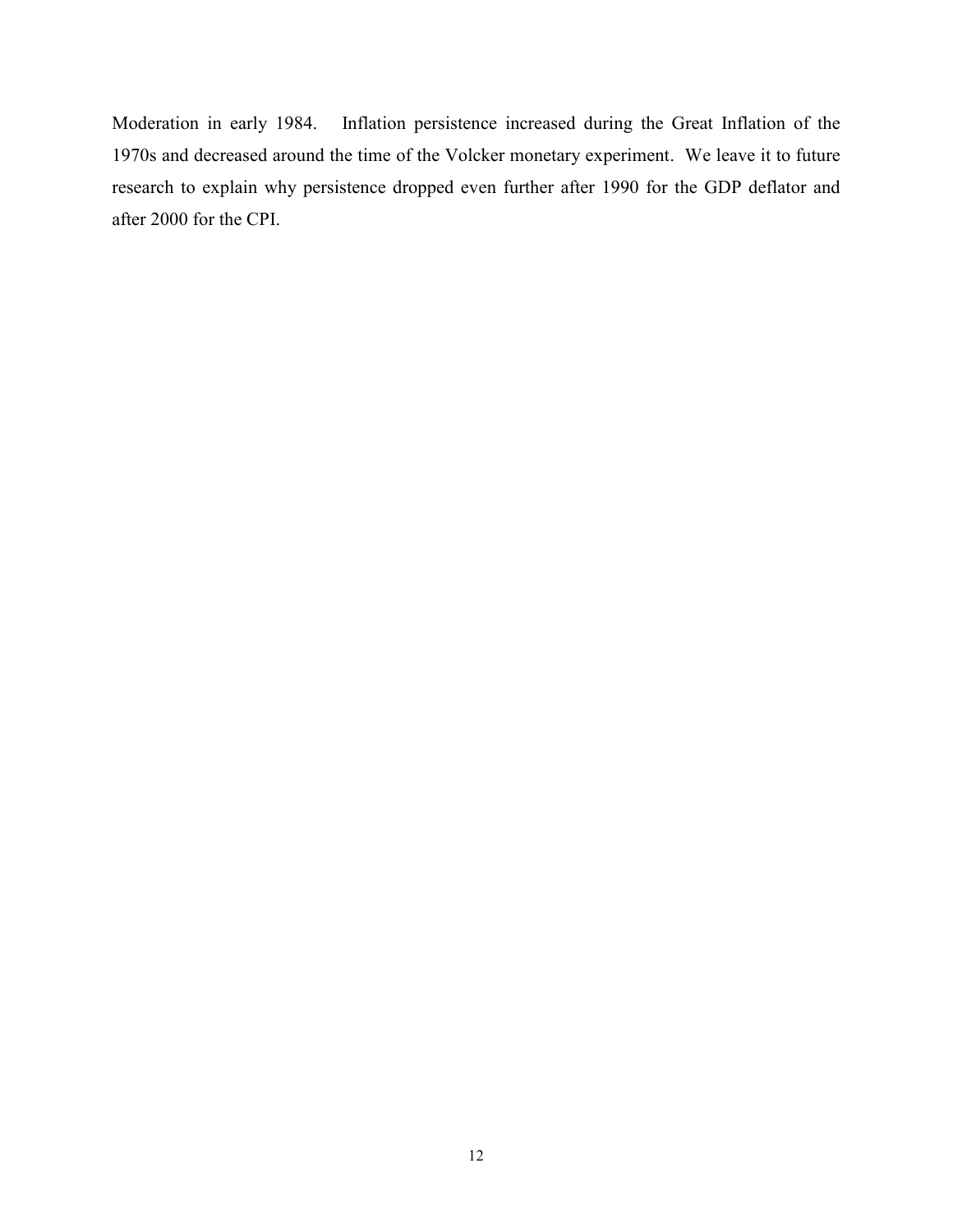# **References**

Bai, J. and P. Perron, "Testing Linear Models with Multiple Structural Changes," Econometrica, vol. 66, no. 1, January, 1998, pp. 47-78.

Beechey, M. and P. Osterholm, "The Rise and Fall of U.S. Inflation Persistence," Finance and Economics Discussion Series Divisions of Research & Statistics and Monetary Affairs. Federal Reserve Board, Washington, D.C., 2007-26.

Batini, N. "Euro area inflation persistence," Empirical Economics, vol. 31, 2006, pp. 977-1002.

Benati, L. "Investigating Inflation Persistence Across Monetary Regimes," The Quarterly Journal of Economics, August 2008, pp. 1005-60.

Christiano, L. M. Eichenbaum, and C. Evans, " Nominal Rigidities and the Dynamic Effects of a Shock to Monetary Policy," Journal of Political Economy, vol. 113, no. 1, June, 2004.

Conrad, C. and T. Eife, "Explaining Inflation-Gap Persistence by a Time-Varying Taylor Rule," Journal of Macroeconomics, vol. 34, 2012, pp. 419-28.

Fuhrer, J., "Inflation Persistence," Federal Reserve Bank of Boston Working Paper no. 09-14, November 2009.

Fuhrer, J. and G. Moore, "Inflation Persistence," Quarterly Journal of Economics, vol. 109, 1995, pp. 127-159.

Gali, J., and M. Gertler, "Inflation Dynamics: A Structural Econometric Analysis," Journal of Monetary Economics, vol. 44, 1999, pp. 195-222.

Hondroyiannis, G. and S. Lazaretou, "Inflation Persistence During Periods of Structural Change: An Assessment Using Greek Data," European Central Bank Working Paper no. 370, June 2004.

Jeffreys, H., Theory of Probability (3<sup>rd</sup> edition) Oxford, U.K., Oxford University Press, 1961.

Kass, R. E. and A. E. Rafferty, "Bayes Factors," Journal of the American Statistical Association, vol. 90, no. 430 (Jun., 1995), pp. 773-795.

Kozicki, S. and P.A. Tinsley. "Permanent and Transitory Policy Shocks in an Empirical Macro Model with Asymmetric Information," Journal of Economic Dynamics and Control vol. 29, 2005 pp. 1985-2015.

Levin, A. T. and J. Piger, "Is Inflation Persistence Intrinsic In Industrial Economics?" Federal Reserve Bank of St. Louis working paper no. 2002-03, 2002.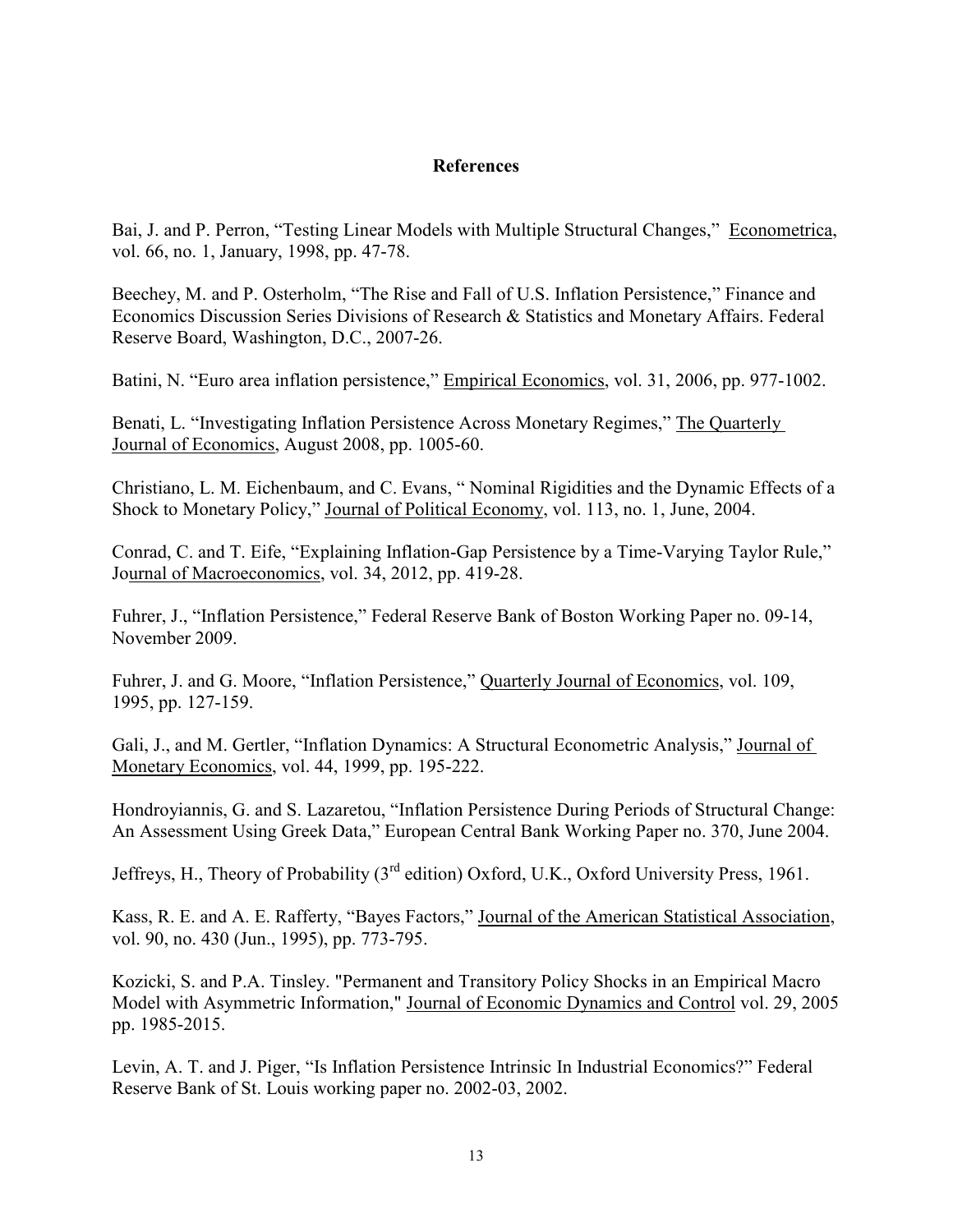Mehra, Yash P. and Devin Reilly. "Short-Term Headline-Core Inflation Dynamics," Economic Quarterly 95(3) 2009, pp. 289-313.

Orphanides, A., "Monetary Policy Rules and the Great Inflation," American Economic Review, vol. 92, issue, 2 (May) 2002, pp. 115-120.

Pesaran, M. H., D. Pettenuzzo, and A. Timmermann, "Forecasting Time Series Subject to Multiple Structural Breaks," The Review of Economic Studies, Volume 73, Issue 4, pages 1057–1084, October 2006.

Pivetta, F. and R. Reis, "The Persistence of Inflation in the United States," Journal of Economic Dynamics and Control, vol. 31, 2006, pp. 1326-58.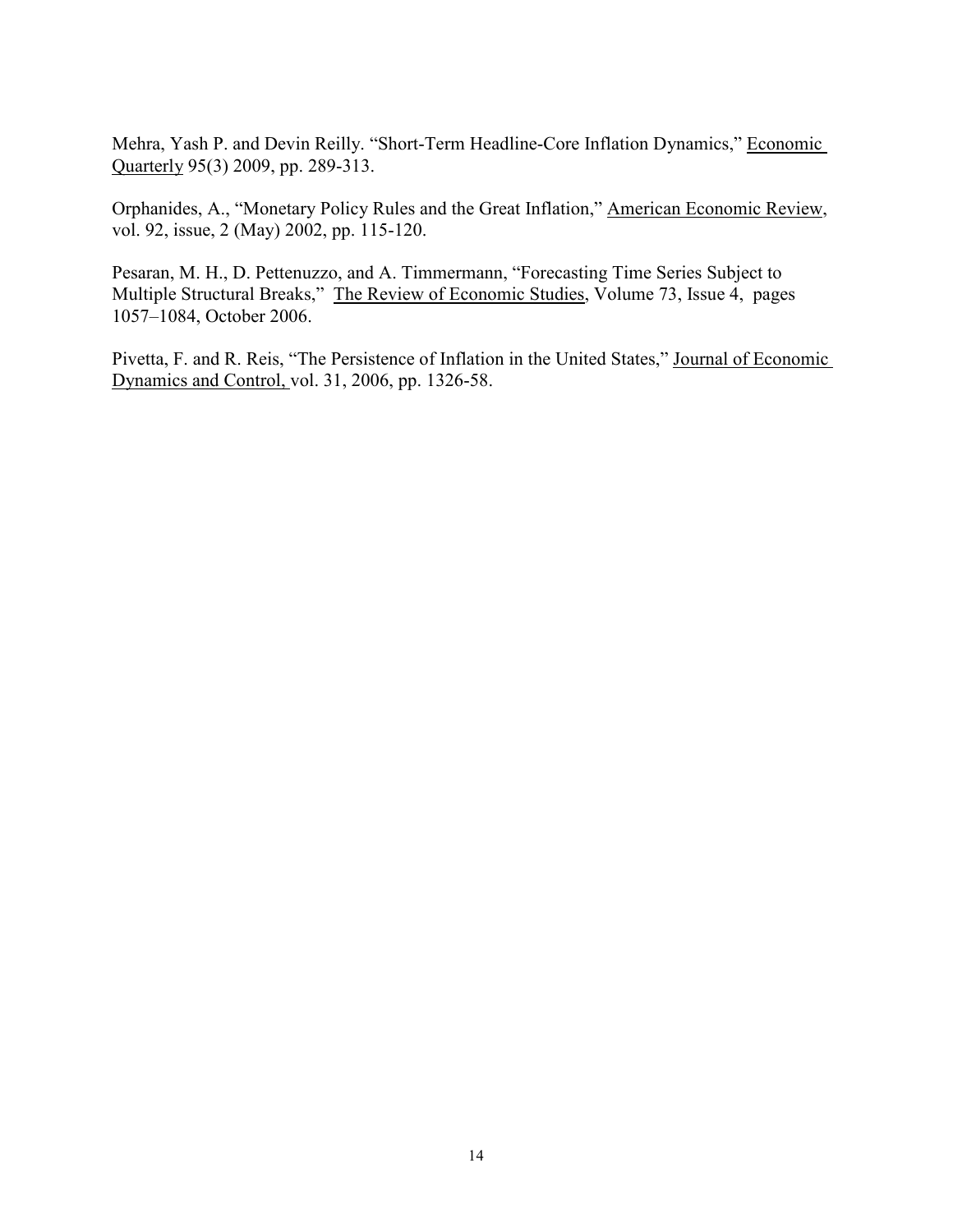# Table 1: GDP Deflator Inflation Persistence Endogenous Breakpoints Determined by Frequentist Method AR(1) Model

| Zero Break          |                      |               | One Break                             |               | Two Breaks                                   |               | Three Breaks                          | Four Breaks   |                                       |
|---------------------|----------------------|---------------|---------------------------------------|---------------|----------------------------------------------|---------------|---------------------------------------|---------------|---------------------------------------|
| Sample              | Half-Life            | sub-samples   | Half-Life<br>(Confidence<br>Interval) | sub-samples   | Half-Life<br>(Confidence)<br>Interval)       | sub-samples   | Half-Life<br>(Confidence<br>Interval) | sub-samples   | Half-Life<br>(Confidence<br>Interval) |
| $1947:1-$<br>2011:1 | 1.296<br>(0.90, 2.0) | 1947:2-1965:1 | 1.131<br>(0.65, 2.3)                  | 1947:2-1966:4 | 1.133<br>(0.67, 2.2)                         | 1947:2-1966:4 | 1.133<br>(0.67, 2.2)                  | 1947:2-1963:1 | 1.108<br>(0.61, 2.4)                  |
|                     |                      | 1965:2-2011:1 | 5.076<br>(3.2, 11.4)                  | 1967:1-1980:1 | 2.795<br>(1.5, 9.9)                          | 1967:1-1979:4 | 2.486<br>(1.3, 9.0)                   | 1963:1-1972:1 | 4.335<br>$(1.8, \infty)$              |
|                     |                      |               |                                       | 1980:2-2011:1 | 1.963<br>(1.2, 4.1)                          | 1980:4-1990:3 | 6.76<br>$(2.7, \infty)$               | 1972:2-1981:2 | 2.071<br>(0.97, 11.6)                 |
|                     |                      |               |                                       |               |                                              | 1990:4-2011:1 | 1.091<br>(0.65, 2.1)                  | 1981:3-1990:3 | 10.942<br>$(3.4, \infty)$             |
|                     |                      |               |                                       |               |                                              |               |                                       | 1990:3-2011:1 | 1.091<br>(0.65, 2.1)                  |
|                     |                      |               |                                       |               | <b>Break Dates</b><br>(Confidence Intervals) |               |                                       |               |                                       |
|                     | N/A                  |               | 1965:2<br>(1963:2, 1978:4)            |               | 1967:1<br>(1966:1, 1973:2)                   |               | 1967:1<br>(1966:1, 1973:3)            |               | 1963:1<br>(1959:3, 1987:1)            |
|                     |                      |               |                                       |               | 1980:2<br>(1980:2, 1984:1)                   |               | 1980:4<br>(1978:2, 1984:2)            |               | 1972:2<br>(1969:4, 1974:2)            |
|                     |                      |               |                                       |               |                                              |               | 1990:4<br>(1983:3, 1993:2)            |               | 1981:3<br>(1980:3, 1982:4)            |
|                     |                      |               |                                       |               |                                              |               |                                       |               | 1990:4<br>(1985:2, 1994:2)            |
|                     |                      |               |                                       |               |                                              |               |                                       |               |                                       |
| AIC:                | 969.82               |               | 952.94                                |               | 942.92                                       |               | 944.25                                |               | 946.75                                |
| BIC:                | 980.42               |               | 974.14                                |               | 974.72                                       |               | 986.65                                |               | 999.75                                |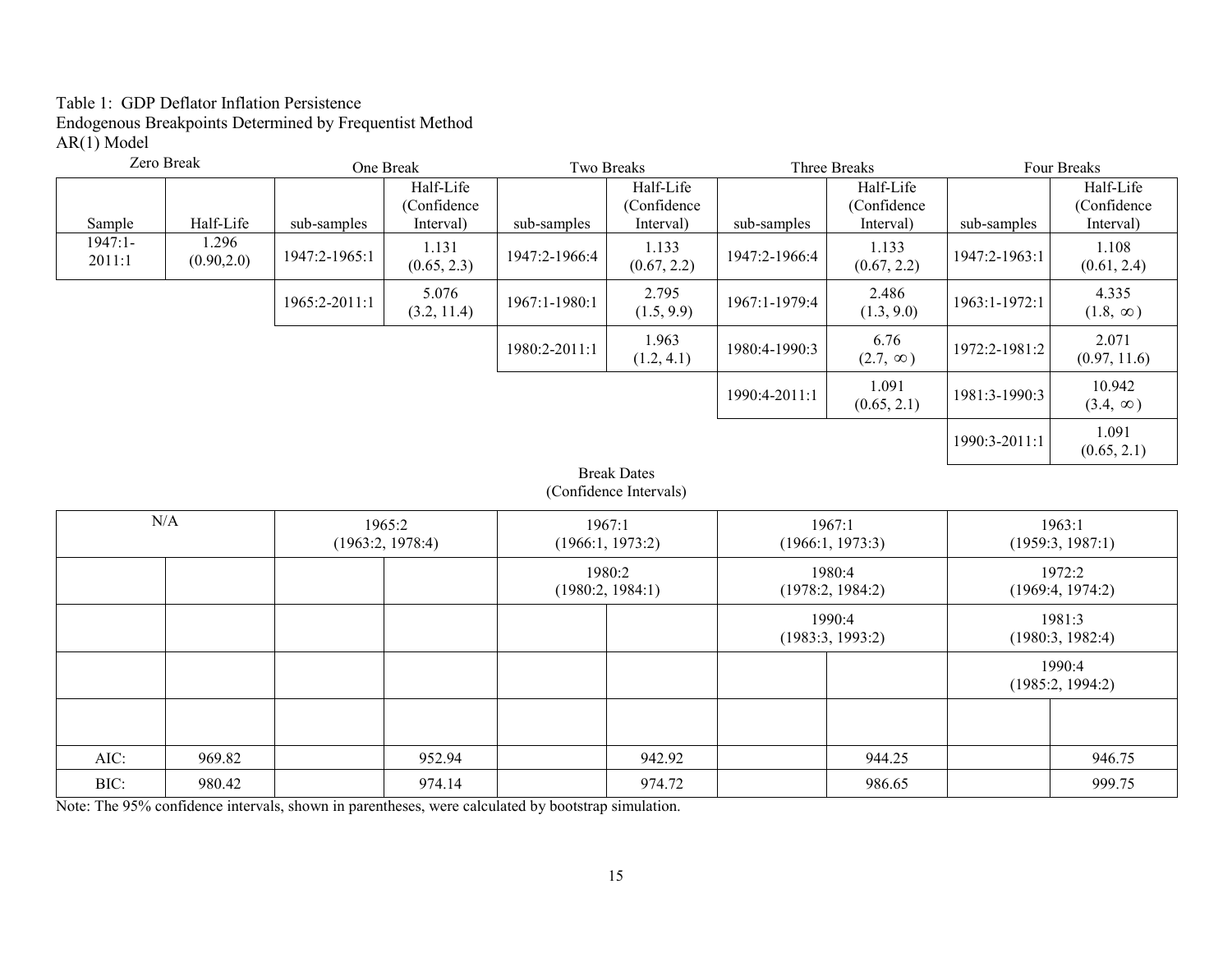# Table 2: CPI Inflation Persistence Endogenous Breakpoints Determined by Frequentist Method AR(1) Model

|                     | Zero Break           |               | One Break                              | Two Breaks    |                                        |               | Three Breaks                           |                     | Four Breaks                            |
|---------------------|----------------------|---------------|----------------------------------------|---------------|----------------------------------------|---------------|----------------------------------------|---------------------|----------------------------------------|
| Sample              | Half-Life            | sub-samples   | Half-Life<br>(Confidence)<br>Interval) | sub-samples   | Half-Life<br>(Confidence)<br>Interval) | sub-samples   | Half-Life<br>(Confidence)<br>Interval) | sub-samples         | Half-Life<br>(Confidence)<br>Interval) |
| $1947:1-$<br>2011:1 | 1.376<br>(0.96, 2.1) | 1947:2-1981:1 | 3.78<br>(2.2, 10.2)                    | 1947:2-1966:3 | 1.346<br>(0.79, 2.77)                  | 1947:2-1966:3 | 1.346<br>(0.79, 2.77)                  | $1947:2-$<br>1962:3 | 1.337<br>(0.74, 3.09)                  |
|                     |                      | 1981:2-2011:1 | .976<br>(.64, 1.59)                    | 1966:4-1981:1 | 9.529<br>$(3.5, \infty)$               | 1966:4-1981:1 | 9.529<br>$(3.504, \infty)$             | 1963:4-1971:4       | 4.430<br>$(1.87, \infty)$              |
|                     |                      |               |                                        | 1981:2-2011:1 | 0.976<br>(0.64, 1.59)                  | 1981:2-1990:2 | 1.658<br>(0.79, 6.57)                  | 1972:1-1981:1       | 7.655<br>$(2.61, \infty)$              |
|                     |                      |               |                                        |               |                                        | 1990:3-2011:1 | 0.485<br>(0.21, 0.85)                  | 1981:2-1990:2       | 1.658<br>(0.79, 6.57)                  |
|                     |                      |               |                                        |               |                                        |               |                                        | 1990:3-2011:1       | 0.485<br>(0.21, 0.85)                  |

Break Dates (Confidence Intervals)

|      | N/A     |  | 1981:2<br>(1974:2, 1981:2) |         | 1966:4<br>(1965:4, 1974:1) |  | 1966:4<br>(1965:4, 1974:1) |  | 1962:4<br>(1961:1, 1982:3) |
|------|---------|--|----------------------------|---------|----------------------------|--|----------------------------|--|----------------------------|
|      |         |  |                            |         | 1981:2<br>(1976:3, 1982:1) |  | 1981:2<br>(1977:1, 1982:3) |  | 1972:1<br>(1965:2, 1972:4) |
|      |         |  |                            |         |                            |  | 1990:3<br>(1981:3, 1995:3) |  | 1981:2<br>(1978:4, 1982:2) |
|      |         |  |                            |         |                            |  |                            |  | 1990:3<br>(1981:3, 1995:3) |
|      |         |  |                            |         |                            |  |                            |  |                            |
| AIC: | 1151.88 |  | 1131.25                    | 1111.05 |                            |  | 1109.05                    |  | 1112.41                    |
| BIC: | 1162.48 |  | 1152.45                    | 1142.85 |                            |  | 1151.46                    |  | 1165.41                    |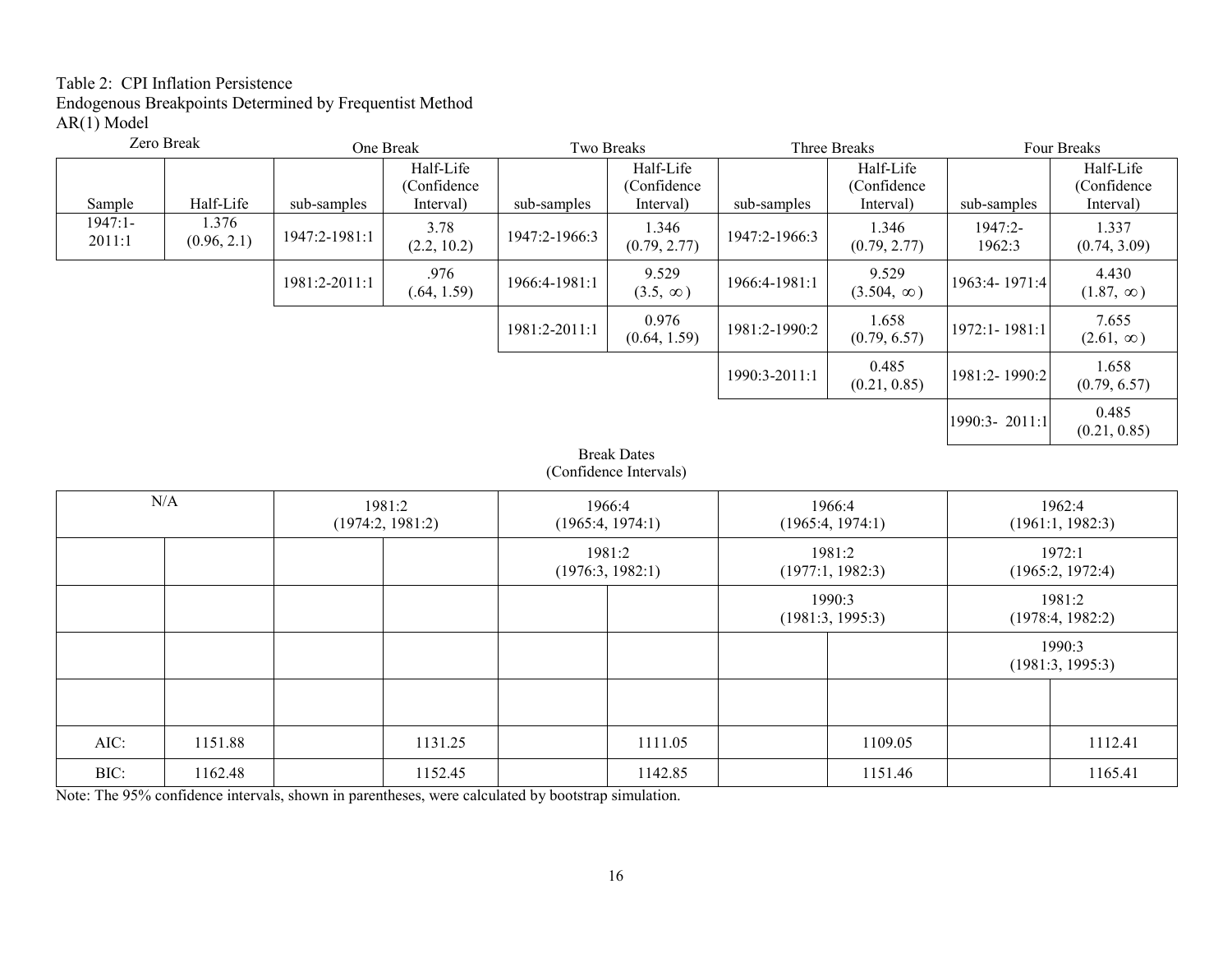Table 3: GDP Deflator Inflation Persistence Endogenous Breakpoints Determined by Bayesian Method AR(1) Model

|               | One Break                |               | Two Breaks               |                 | Three Breaks             | Four Breaks   |                          |  |  |
|---------------|--------------------------|---------------|--------------------------|-----------------|--------------------------|---------------|--------------------------|--|--|
| sub-samples   | Half-Life                | sub-samples   | Half-Life                | sub-samples     | Half-Life                | sub-samples   | Half-Life                |  |  |
| 1947:2-1951:2 | 4.063<br>(0.451, 7.484)  | 1947:2-1962:1 | 1.272<br>(0.642, 2.437)  | 1947:2-1962:1   | 1.120<br>(0.672, 2.170)  | 1947:2-1956:4 | 1.345<br>(0.611, 3.394)  |  |  |
| 1951:3-2011:1 | 5.546<br>(3.235, 10.012) | 1962:2-1982:2 | 5.545<br>(2.535, 14.874) | 1962:2-1980:4   | 5.918<br>(2.434, 14.098) | 1957:1-1969:3 | 4.432<br>(1.377, 15.974) |  |  |
|               |                          | 1982:3-2011:1 | 1.484<br>(0.836, 2.757)  | 1981:1-1990:4   | 1.865<br>(0.686, 3.963)  | 1969:4-1980:4 | 4.139<br>(1.541. 13.359) |  |  |
|               |                          |               |                          | $1991:1-2011:1$ | 0.984<br>(0.561, 1.621)  | 1981:1-1990:2 | 1.772<br>(0.611, 4.336)  |  |  |
|               |                          |               |                          |                 |                          | 1990:3-2011:1 | 1.023<br>(0.524, 1.943)  |  |  |

Break Dates (Credible Intervals)

|                | 1951:3           |  | 1962:2               |                  | 1962:2                |                  | 1957:1                |  |
|----------------|------------------|--|----------------------|------------------|-----------------------|------------------|-----------------------|--|
|                | (1951:3, 1952:3) |  | (1961:4, 1964:2)     |                  | (1961:4, 1964:4)      |                  | (1956:4, 1958:2)      |  |
|                |                  |  |                      |                  |                       |                  |                       |  |
|                |                  |  | 1982:3               |                  | 1981:1                |                  | 1969:4                |  |
|                |                  |  | (1980:3, 1985:3)     |                  | (1980:2, 1982:4)      |                  |                       |  |
|                |                  |  |                      |                  |                       |                  | (1969:2, 1971:2)      |  |
|                |                  |  |                      |                  | 1991:1                | 1981:1           |                       |  |
|                |                  |  |                      |                  |                       | (1980:2, 1982:3) |                       |  |
|                |                  |  |                      | (1986:2, 1994:1) |                       |                  |                       |  |
|                |                  |  |                      |                  |                       |                  | 1990:3                |  |
|                |                  |  |                      |                  |                       |                  |                       |  |
|                |                  |  |                      |                  |                       |                  | (1984:3, 1994:2)      |  |
|                |                  |  |                      |                  |                       |                  |                       |  |
| Bayes Factors: | 1 break vs. 0    |  | 2 breaks vs. 1 break |                  | 3 breaks vs. 2 breaks |                  | 4 breaks vs. 3 breaks |  |
|                |                  |  |                      |                  |                       |                  |                       |  |
|                |                  |  |                      |                  |                       |                  |                       |  |
|                | >10,000          |  | 3010                 |                  | 10.34                 |                  | 5.75                  |  |
|                |                  |  |                      |                  |                       |                  |                       |  |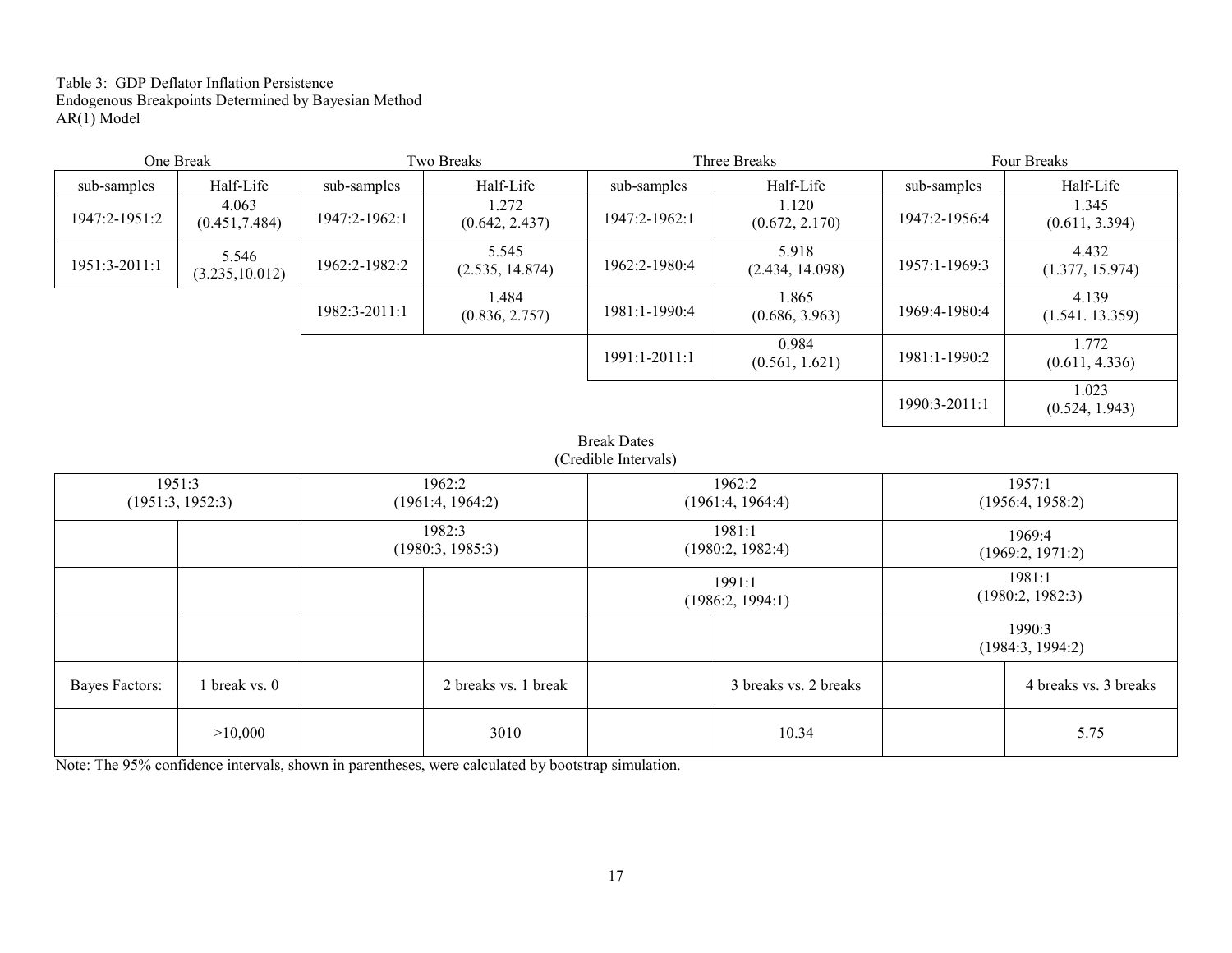Table 4: CPI Inflation Persistence Endogenous Breakpoints Determined by Bayesian Method AR(1) Model

| One Break     |                         |               | Two Breaks                  |                 | Three Breaks                | Four Breaks     |                          |  |  |
|---------------|-------------------------|---------------|-----------------------------|-----------------|-----------------------------|-----------------|--------------------------|--|--|
| sub-samples   | Half-Life               | sub-samples   | Half-Life                   | sub-samples     | Half-Life                   | sub-samples     | Half-Life                |  |  |
| 1947:2-1983:1 | 3.482<br>(2.018, 7.074) | 1947:2-1960:1 | 1.598<br>(0.784, 3.696)     | 1947:2-1960:1   | 1.534<br>(0.727, 3.182)     | 1947:2-1957:3   | 1.552<br>(0.707, 3.431)  |  |  |
| 1983:2-2011:1 | 0.652<br>(0.312, 1.059) | 1960:2-1979:3 | 16.965<br>$(3.636, \infty)$ | 1960:2-1980:1   | 11.982<br>$(3.215, \infty)$ | 1957:4-1971:3   | 2.583<br>(1.113, 6.315)  |  |  |
|               |                         | 1979:4-2011:1 | 1.311<br>(0.439, 2.313)     | 1980:2-2002:2   | 1.793<br>(0.688, 3.854)     | 1971:4-1982:1   | 6.043<br>(1.746, 15.395) |  |  |
|               |                         |               |                             | $2002:3-2011:1$ | 0.641<br>(0.207, 1.482)     | 1982:2-2001:4   | 1.137<br>(0.624, 2.047)  |  |  |
|               |                         |               |                             |                 |                             | $2002:1-2011:1$ | 0.545<br>(0.166, 1.257)  |  |  |

Break Dates (Credible Intervals)

| 1983:2<br>(1981:1, 1991:4) |             |         | 1960:2<br>(1959:2, 1961:4) |                       | 1960:2<br>(1959:2, 1961:4) | 1957:4<br>(1956:4, 1960:3) |                            |  |
|----------------------------|-------------|---------|----------------------------|-----------------------|----------------------------|----------------------------|----------------------------|--|
|                            |             |         | 1979:4<br>(1979:1, 1981:1) |                       | 1980:2<br>(1978:4, 1983:3) | 1971:4<br>(1969:1, 1973:1) |                            |  |
|                            |             |         |                            |                       | 2002:3<br>(2000:3, 2004:2) | 1982:2<br>(1981:1, 1984:1) |                            |  |
|                            |             |         |                            |                       |                            |                            | 2002:1<br>(2000:1, 2002:4) |  |
| <b>Bayes Factors:</b>      | break vs. 0 |         | 2 breaks vs. 1 break       | 3 breaks vs. 2 breaks |                            | 4 breaks vs. 3 breaks      |                            |  |
| >10,000                    |             | >10,000 |                            | 54.39                 |                            |                            | 3.76                       |  |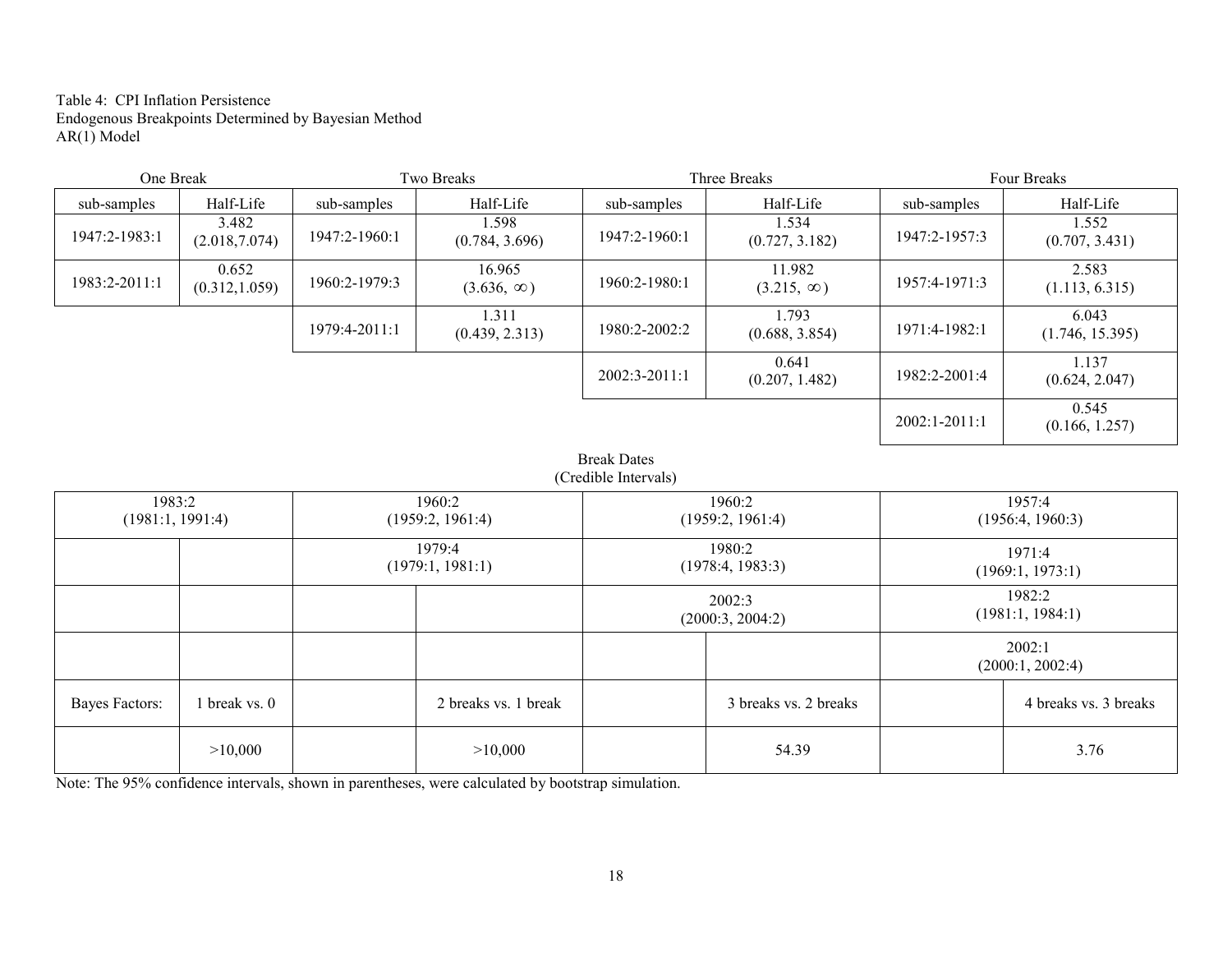# Table 5: GDP Deflator Inflation Persistence Endogenous Breakpoints Determined by Frequentist Method  $AR(3)$  Model

| Zero Break          |                                       | One Break        |                   |                            | Two Breaks                |                        |                            | Three Breaks              |                     |                            | Four Breaks               |                     |                            |                           |
|---------------------|---------------------------------------|------------------|-------------------|----------------------------|---------------------------|------------------------|----------------------------|---------------------------|---------------------|----------------------------|---------------------------|---------------------|----------------------------|---------------------------|
| sample              | Half-Life                             |                  | sub-samples       | Half-Life                  |                           | sub-samples            | Half-Life                  |                           | sub-samples         |                            | Half-Life                 | sub-samples         |                            | Half-Life                 |
|                     | First<br>crossing                     | Last<br>crossing |                   | First                      | Last<br>crossing crossing |                        | First                      | Last<br>crossing crossing |                     | First                      | Last<br>crossing crossing |                     | First                      | Last<br>crossing crossing |
| $1947:1-$<br>2011:1 | $\overline{3}$                        | $\overline{3}$   | 1947:2-<br>1958:3 | -1                         | 1                         | 1947:2-<br>1966:4      | -1                         | 1                         | 1947:2-<br>1966:4   | -1                         | $\mathbf{1}$              | 1947:2-<br>1962:4   | -1                         |                           |
|                     |                                       |                  | 1958:4-<br>2011:1 | 5                          | 5                         | $1967:1-$<br>1980:3    | $\overline{3}$             | $\overline{3}$            | $1967:1-$<br>1972:1 | $\overline{2}$             | 5                         | $1963:1-$<br>1972:1 | $\overline{2}$             | 5                         |
|                     |                                       |                  |                   |                            |                           | 1980:4-<br>2011:1      | $\overline{7}$             | $\tau$                    | 1972:2-<br>1981:2   | $\overline{3}$             | $\overline{3}$            | 1972:2-<br>1981:2   | $\mathfrak{Z}$             | $\overline{3}$            |
|                     |                                       |                  |                   |                            |                           |                        |                            |                           | 1981:3-<br>2011:1   | 13                         | 13                        | 1981:3-<br>1990:3   | 16                         | 16                        |
|                     |                                       |                  |                   |                            |                           |                        |                            |                           |                     |                            |                           | 1990:4-<br>2011:1   | $\mathbf{1}$               | 1                         |
|                     |                                       |                  |                   |                            |                           | (Confidence Intervals) | <b>Break Dates</b>         |                           |                     |                            |                           |                     |                            |                           |
|                     | $\rm N/A$                             |                  |                   | 1958:4<br>(1957:1, 1974:2) |                           |                        | 1967:1<br>(1966:1, 1974:1) |                           |                     | 1963:1<br>(1961:1, 1971:2) |                           |                     | 1963:1<br>(1961:1, 1971:2) |                           |
|                     |                                       |                  |                   |                            |                           |                        | 1980:4<br>(1978:3, 1983:2) |                           |                     | 1972:2<br>(1969:4, 1973:2) |                           |                     | 1972:2<br>(1969:4, 1973:2) |                           |
|                     |                                       |                  |                   |                            |                           |                        |                            |                           |                     | 1981:3<br>(1980:4, 1983:1) |                           |                     | 1981:3<br>(1980:4, 1982:4) |                           |
|                     |                                       |                  |                   |                            |                           |                        |                            |                           |                     |                            |                           |                     | 1990:4<br>(1982:2, 1996:1) |                           |
|                     |                                       |                  |                   |                            |                           |                        |                            |                           |                     |                            |                           |                     |                            |                           |
| AIC:                |                                       | 958.88           |                   | 949.82                     |                           | 943.68                 |                            | 946.06                    |                     |                            | 953.53                    |                     |                            |                           |
| BIC:                | 976.54<br>985.16<br>996.68<br>1016.72 |                  |                   |                            |                           | 1041.86                |                            |                           |                     |                            |                           |                     |                            |                           |

Column labeled first crossing denotes when the shock first dissipates below ½ and column labeled last crossing denotes when the shock remains below ½. Half-life is measured in quarters.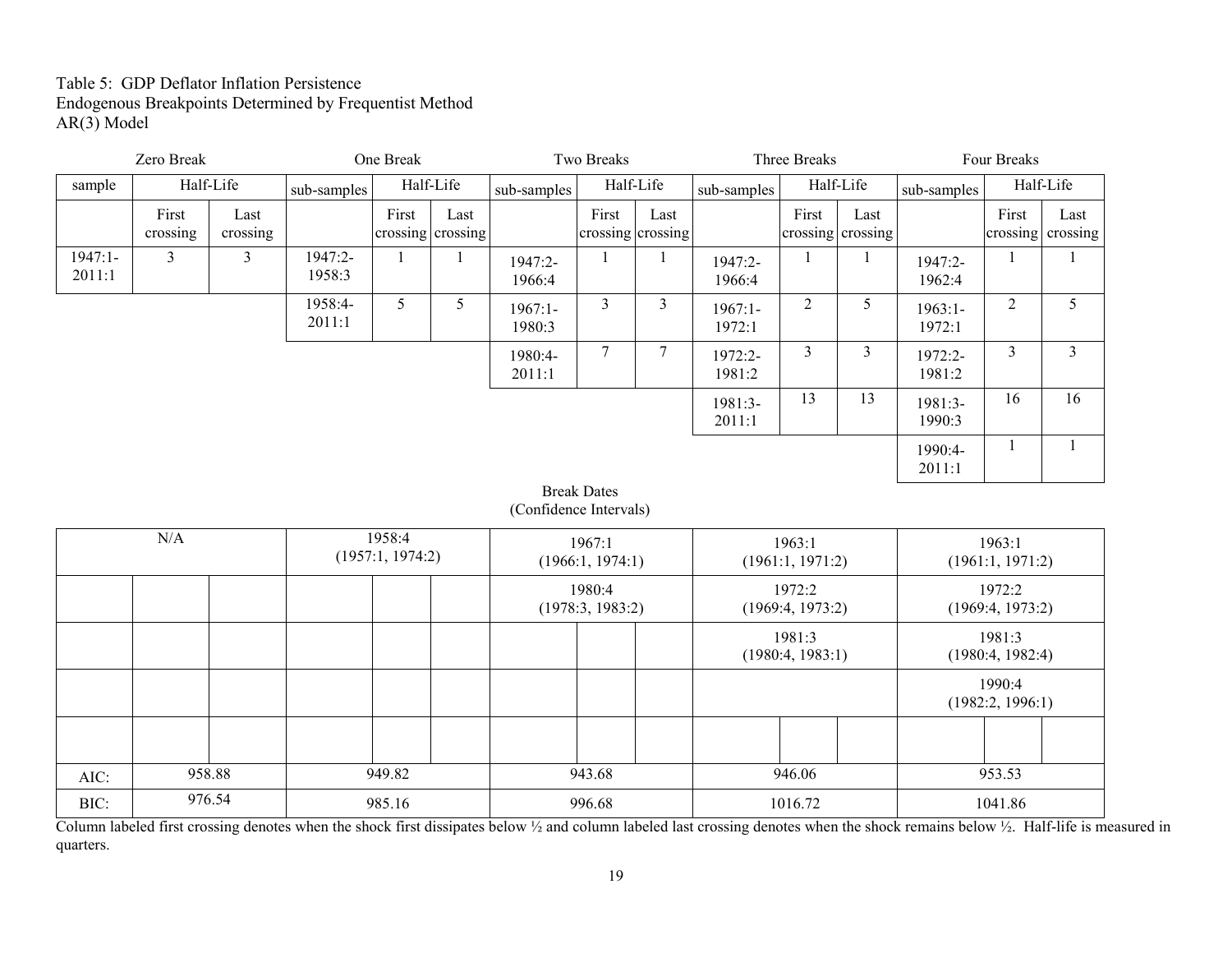# Table 6: CPI Inflation Persistence Endogenous Breakpoints Determined by Frequentist Method  $AR(3)$  Model

| Zero Break          |                   | One Break        |                   |                            | Two Breaks                |                        |                            | Three Breaks   |                     |                            | Four Breaks               |                     |                            |                  |
|---------------------|-------------------|------------------|-------------------|----------------------------|---------------------------|------------------------|----------------------------|----------------|---------------------|----------------------------|---------------------------|---------------------|----------------------------|------------------|
| sample              |                   | Half-Life        | sub-samples       | Half-Life                  |                           | sub-samples            | Half-Life                  |                | sub-samples         |                            | Half-Life                 | sub-samples         |                            | Half-Life        |
|                     | First<br>crossing | Last<br>crossing |                   | First                      | Last<br>crossing crossing |                        | First<br>crossing crossing | Last           |                     | First                      | Last<br>crossing crossing |                     | First<br>crossing          | Last<br>crossing |
| $1947:1-$<br>2011:1 | $\overline{2}$    | $\overline{2}$   | 1947:2-<br>1981:1 | 5                          | 5                         | 1947:2-<br>1966:3      | $\overline{2}$             | $\overline{2}$ | 1947:2-<br>1966:3   | $\overline{2}$             | $\overline{2}$            | 1947:2-<br>1959:3   | $\overline{2}$             | $\overline{2}$   |
|                     |                   |                  | 1982:2-<br>2011:1 | $\mathbf{1}$               | $\mathbf{1}$              | 1966:4-<br>1981:1      | 9                          | 9              | 1966:4-<br>1979:4   | 5                          | $\mathfrak{S}$            | 1959:4-<br>1971:4   | $\mathbf{1}$               | $\mathfrak{Z}$   |
|                     |                   |                  |                   |                            |                           | 1981:2-<br>2011:1      | 1                          | $\mathbf{1}$   | $1980:1-$<br>1990:2 | $\overline{2}$             | $\overline{2}$            | $1972:1-$<br>1981:1 | $7\phantom{.}$             | $\overline{7}$   |
|                     |                   |                  |                   |                            |                           |                        |                            |                | 1990:3-<br>2011:1   | $\mathbf{1}$               | -1                        | 1981:2-<br>1990:2   | $\overline{2}$             | $\overline{2}$   |
|                     |                   |                  |                   |                            |                           |                        |                            |                |                     |                            |                           | 1990:3-<br>2011:1   | 1                          | $\mathbf{1}$     |
|                     |                   |                  |                   |                            |                           | (Confidence Intervals) | <b>Break Dates</b>         |                |                     |                            |                           |                     |                            |                  |
|                     | $\rm N/A$         |                  |                   | 1981:2<br>(1971:4, 1984:3) |                           |                        | 1966:4<br>(1965:4, 1975:2) |                |                     | 1966:4<br>(1966:1, 1975:3) |                           |                     | 1959:4<br>(1958:3, 1968:2) |                  |
|                     |                   |                  |                   |                            |                           |                        | 1981:2<br>(1975:2, 1982:1) |                |                     | 1980:1<br>(1975:3, 1981:4) |                           |                     | 1972:1<br>(1967:1, 1972:4) |                  |
|                     |                   |                  |                   |                            |                           |                        |                            |                |                     | 1990:3<br>(1982:2, 1991:4) |                           |                     | 1981:2<br>(1979:1, 1982:2) |                  |
|                     |                   |                  |                   |                            |                           |                        |                            |                |                     |                            |                           |                     | 1990:3<br>(1981:4, 1993:2) |                  |
|                     |                   |                  |                   |                            |                           |                        |                            |                |                     |                            |                           |                     |                            |                  |
| AIC:                |                   | 1137.75          |                   | 1127.43                    |                           |                        | 1114.09                    |                |                     | 1112.76                    |                           |                     | 1120.16                    |                  |
| BIC:                |                   | 1155.42          |                   | 1162.76                    |                           |                        | 1167.09                    |                |                     | 1183.43                    |                           |                     | 1208.50                    |                  |

Column labeled first crossing denotes when the shock first dissipates below ½ and column labeled last crossing denotes when the shock remains below ½. Half-life is measured in quarters.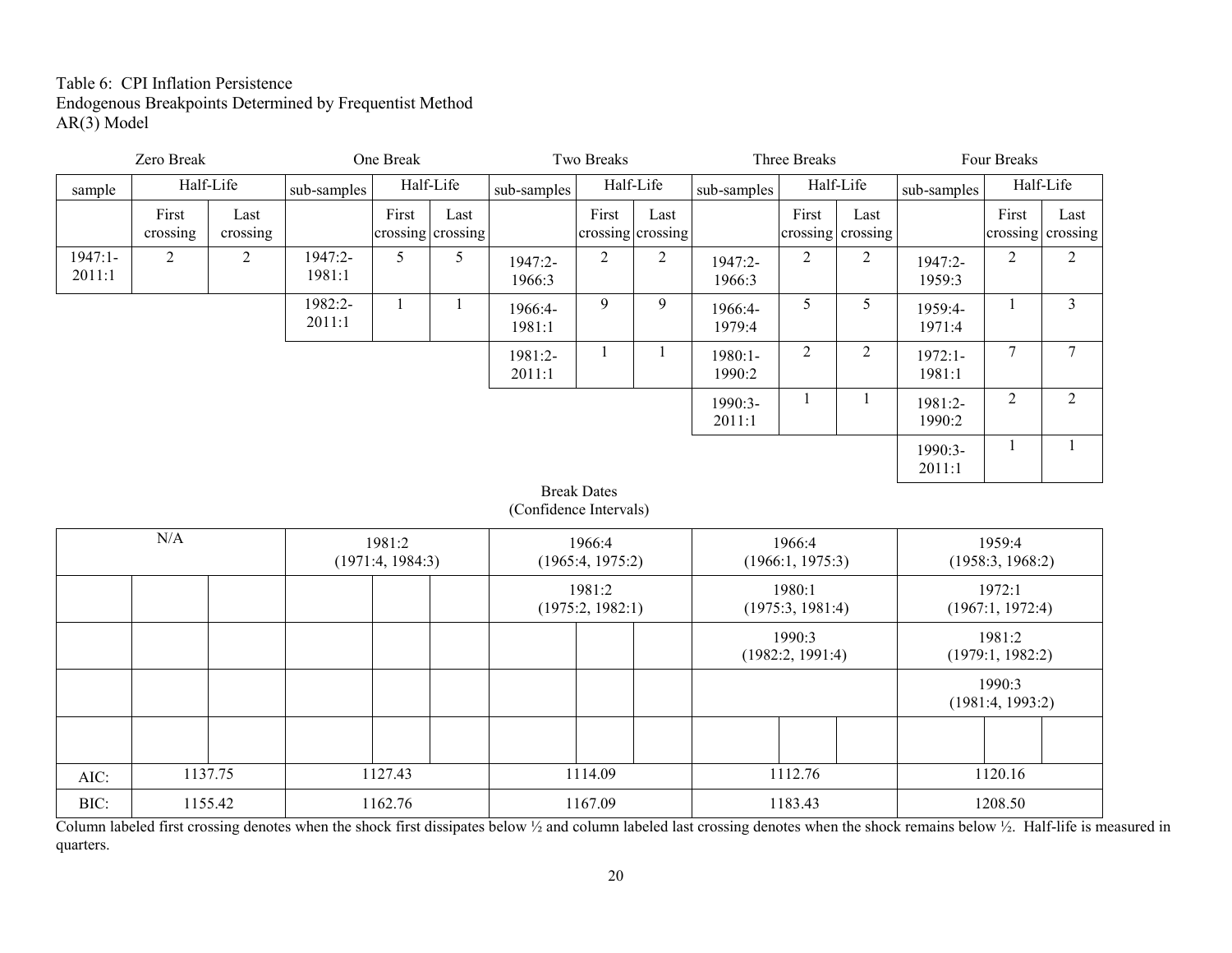# Table 7: GDP Deflator Inflation Persistence Endogenous Breakpoints Determined by Bayesian Method AR(3) Model

|                                                                                            | One Break                              |                           |                   | <b>Two Breaks</b>           |                                            |                     | Three Breaks               |                           | Four Breaks                |                            |                           |
|--------------------------------------------------------------------------------------------|----------------------------------------|---------------------------|-------------------|-----------------------------|--------------------------------------------|---------------------|----------------------------|---------------------------|----------------------------|----------------------------|---------------------------|
| sub-samples                                                                                |                                        | Half-Life                 | sub-samples       |                             | Half-Life                                  | sub-samples         |                            | Half-Life                 | sub-samples                |                            | Half-Life                 |
|                                                                                            | First                                  | Last<br>crossing crossing |                   | First<br>crossing           | Last<br>crossing                           |                     | First                      | Last<br>crossing crossing |                            | First                      | Last<br>crossing crossing |
| 1947:2-<br>1951:3                                                                          | $\mathbf{1}$                           | 2                         | 1947:2-<br>1951:3 |                             | $\overline{2}$                             | 1947:2-<br>1951:4   |                            | $\overline{2}$            | 1947:2-<br>1952:1          |                            | $\overline{2}$            |
| 1951:4-<br>2011:1                                                                          | 5                                      | 5                         | 1951:4-<br>1980:2 | 8                           | 8                                          | $1952:1-$<br>1968:4 | 3                          | 4                         | 1952:2-<br>1969:1          | $\overline{3}$             | $\overline{4}$            |
|                                                                                            |                                        |                           | 1980:3-<br>2011:1 | $\mathbf{1}$                | $\mathbf{1}$                               | $1969:1-$<br>1980:2 | $\overline{4}$             | 5                         | 1969:2-<br>1980:2          | $\overline{4}$             | 5                         |
|                                                                                            | $\mathbf{1}$<br>1<br>1980:3-<br>2011:1 |                           |                   |                             |                                            |                     |                            |                           |                            | 1                          | $\mathbf{1}$              |
|                                                                                            |                                        |                           |                   |                             |                                            |                     |                            |                           | 2002:2-<br>2011:1          | 1                          | 1                         |
|                                                                                            |                                        |                           |                   |                             | <b>Break Dates</b><br>(Credible Intervals) |                     |                            |                           |                            |                            |                           |
|                                                                                            | 1951:4<br>(1951:4, 1952:3)             |                           |                   | 1951:4<br>$(1951:4-1952:4)$ |                                            |                     | 1952:1<br>(1951:4, 1952:4) |                           |                            | 1952:2<br>(1951:4, 1952:4) |                           |
| 1980:3<br>$(1980:2-1999:4)$                                                                |                                        |                           |                   |                             |                                            |                     | 1969:1<br>(1968:1, 1971:2) |                           | 1969:2<br>(1968:1, 1971:2) |                            |                           |
|                                                                                            |                                        |                           |                   |                             |                                            |                     | 1980:3<br>(1980:2, 1981:4) |                           |                            | 1980:3<br>(1980:3, 1983:3) |                           |
|                                                                                            |                                        |                           |                   |                             |                                            |                     |                            |                           | 2002:2<br>(1990:1, 2003:1) |                            |                           |
| <b>Bayes</b><br>1 break vs. 0<br>2 breaks vs. 1 break<br>3 breaks vs. 2 breaks<br>Factors: |                                        |                           |                   |                             |                                            |                     |                            | 4 breaks vs. 3 breaks     |                            |                            |                           |

 $\vert$  >10,000  $\vert$  3198  $\vert$  45.25 3.54

Column labeled first crossing denotes when the shock first dissipates below ½ and column labeled last crossing denotes when the shock remains below ½. Half-life is measured in quarters.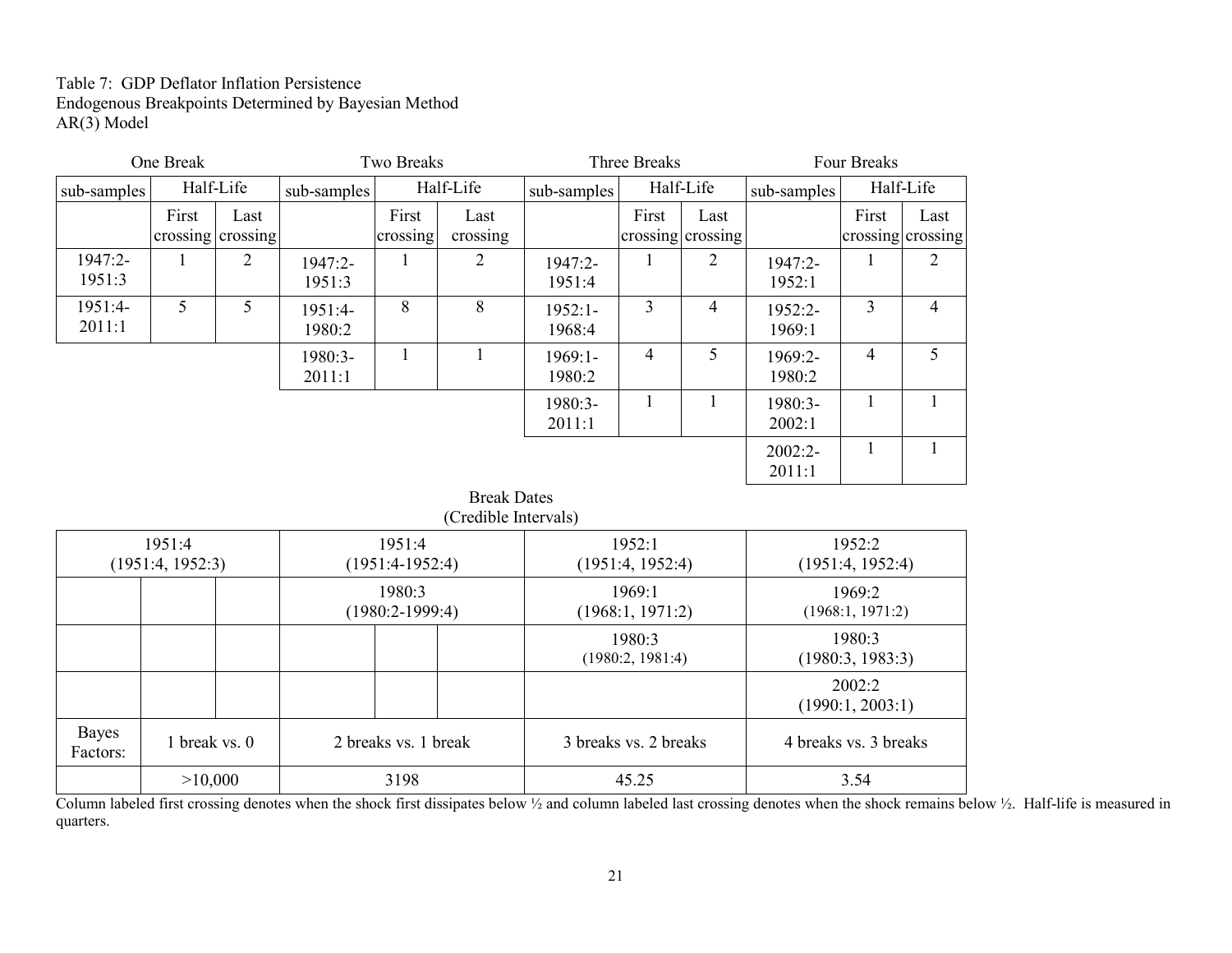Table 8: CPI Inflation Persistence Endogenous Breakpoints Determined by Bayesian Method  $AR(3)$  Model

|                     | One Break                                  |                  |                     | Two Breaks     |                           |                     | Three Breaks   |                           | Four Breaks         |                |                           |
|---------------------|--------------------------------------------|------------------|---------------------|----------------|---------------------------|---------------------|----------------|---------------------------|---------------------|----------------|---------------------------|
| sub-samples         |                                            | Half-Life        | sub-samples         |                | Half-Life                 | sub-samples         |                | Half-Life                 | sub-samples         |                | Half-Life                 |
|                     | First<br>crossing                          | Last<br>crossing |                     | First          | Last<br>crossing crossing |                     | First          | Last<br>crossing crossing |                     | First          | Last<br>crossing crossing |
| 1947:2-<br>1959:4   | 2                                          | $\overline{2}$   | 1947:2-<br>1951:3   | $\overline{2}$ | 2                         | 1947:2-<br>1951:4   | $\overline{2}$ | 2                         | 1947:2-<br>1951:3   | 2              | $\overline{2}$            |
| $1960:1-$<br>2011:1 | 2                                          | $\overline{2}$   | 1951:4-<br>1980:4   | 2              | 6                         | $1952:1-$<br>1971:4 | $\mathbf{1}$   | 3                         | 1951:4-<br>1971:4   | 1              | $\overline{2}$            |
|                     |                                            |                  | $1981:1-$<br>2011:1 | 1              | 1                         | $1972:1-$<br>2000:4 | $\overline{2}$ | 5                         | $1972:1-$<br>1981:1 | $\overline{2}$ | 5                         |
|                     |                                            |                  |                     |                |                           | $2001:1-$<br>2011:1 | 1              |                           | 1981:2-<br>2002:1   | 1              | 1                         |
|                     |                                            |                  |                     |                |                           |                     |                |                           | $2002:2-$<br>2011:1 |                | 1                         |
|                     | <b>Break Dates</b><br>(Credible Intervals) |                  |                     |                |                           |                     |                |                           |                     |                |                           |
|                     | $1960-1$                                   |                  |                     | $1951 - 4$     |                           | 1952.1              |                |                           | $1951 - 4$          |                |                           |

|                   | 1960:1<br>$(1959:2-1962:2)$ | 1951:4<br>$(1951:4-1952:4)$ | 1952:1<br>$(1951:4-1953:1)$         | 1951:4<br>(1951:4, 1952:4) |
|-------------------|-----------------------------|-----------------------------|-------------------------------------|----------------------------|
|                   |                             | 1981:1<br>$(1979:3-2001:1)$ | $1972 \cdot 1$<br>$(1968:3-1974:1)$ | 1972:1<br>(1970:3, 1973:3) |
|                   |                             |                             | 2001:1<br>$(1998:4-2001:4)$         | 1981:2<br>(1979:3, 1983:4) |
|                   |                             |                             |                                     | 2002:2<br>(2000:3, 2002:4) |
| Bayes<br>Factors: | 1 break vs. 0               | 2 breaks vs. 1 break        | 3 breaks vs. 2 breaks               | 4 breaks vs. 3 breaks      |
|                   | >10,000                     | >10,000                     | 288.46                              | 3.67                       |

 $\frac{>10,000}{\text{Column labeled first crossing denotes when the shock first dissipates below }\frac{288.46}{\text{Volume labeled last crossing denotes when the shock remains below }\frac{3.67}{\text{Value of the body.}$  Half-life is measured in quarters.